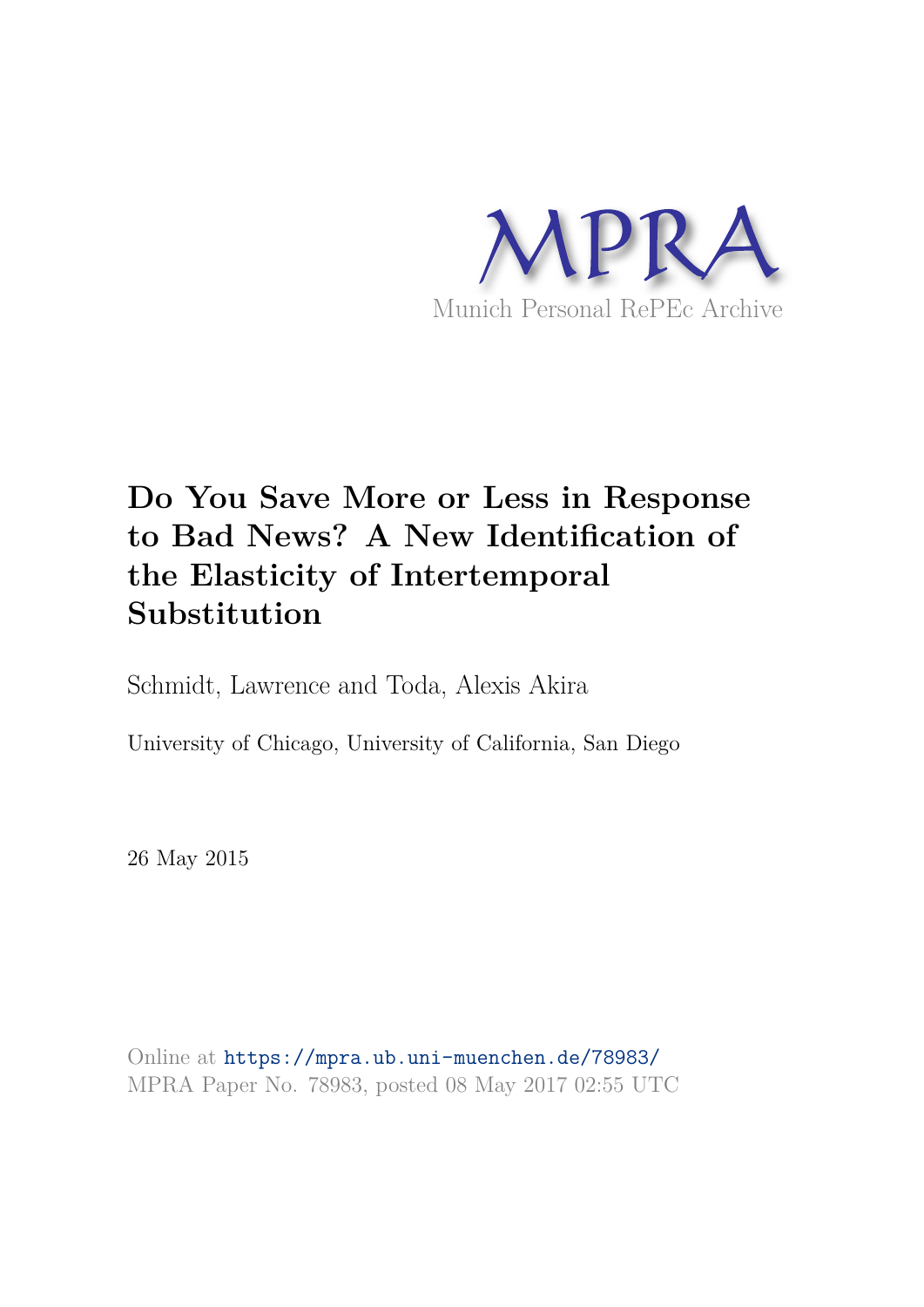## Do You Save More or Less in Response to Bad News? A New Identification of the Elasticity of Intertemporal Substitution<sup>∗</sup>

Lawrence D. W. Schmidt<sup>†</sup> Alexis Akira Toda<sup>‡</sup>

This Version: January 17, 2017

#### Abstract

We define the elasticity of intertemporal substitution (EIS) for general recursive preferences and identify a sharp comparative static from a general dynamic portfolio choice problem. In the homothetic case, if the EIS is smaller (larger) than 1, an investor will increase (decrease) current consumption in response to bad news about the future. Examples of bad news include if (i) she becomes more risk averse, (ii) investment opportunities shrink, (iii) investment returns become riskier, or (iv) she becomes more uncertain about the distribution of returns. Bad news effectively raises the price of future continuation utility, which produces the same qualitative changes in savings rates as lowering the interest rate.

Keywords: elasticity of intertemporal substitution, optimal portfolio problem, recursive preference

JEL codes: D91, E21, G11.

#### 1 Introduction

A growing body of theoretical literature assumes that investors have recursive (non-additive) preferences, particularly the constant relative risk aversion, constant elasticity of intertemporal substitution (CRRA/CEIS) specification studied in Kreps and Porteus (1978), Epstein and Zin (1989), and Weil (1989). The so called Epstein-Zin utility function allows two different parameters to separately govern an agent's attitude over risky gambles and the willingness to smooth consumption over time—namely, the relative risk aversion (RRA) and the elasticity of intertemporal substitution (EIS). These two features are mechanically linked when the agent has additively separable constant relative risk aversion (CRRA) preferences.

There remains a considerable debate with respect to "reasonable" choices for the EIS. In finance, where the use of Epstein-Zin preferences is most common,

†Department of Economics, University of Chicago. Email: ldwschmidt@uchicago.edu

<sup>∗</sup>We thank David Cashin, Henrik Kleven, Gianluca Violante, and seminar participants at University of Chicago, Hitotsubashi University International Corporate Strategy, University of Virginia Darden School of Business, and 2015 Econometric Society World Congress for comments and feedback.

<sup>‡</sup>Department of Economics, University of California San Diego. Email: atoda@ucsd.edu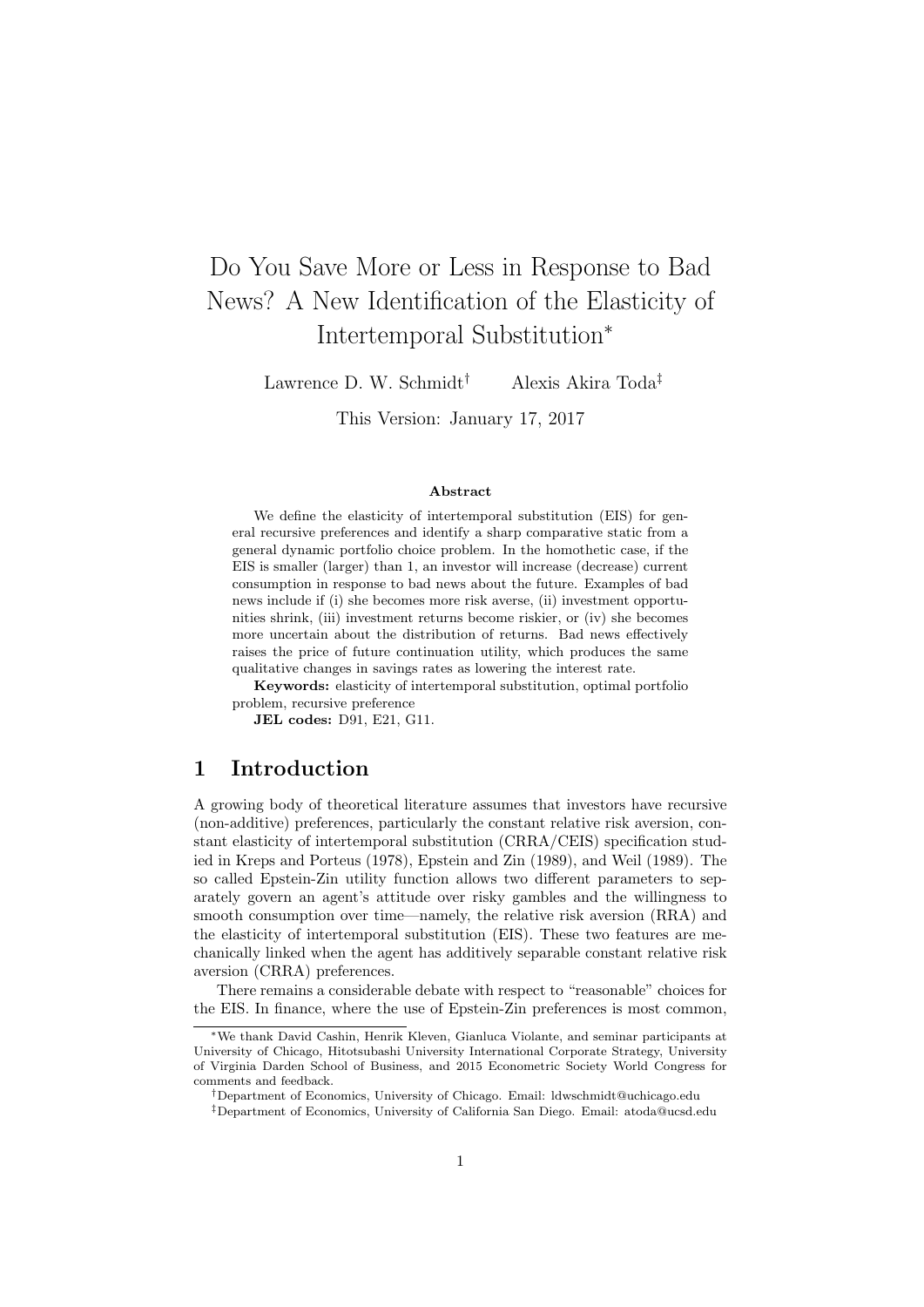the vast majority of papers assume that the EIS is weakly larger than one. Authors' rationale for such a choice is almost entirely pragmatic. When  $EIS > 1$ , the equity premium becomes larger, the risk free rate becomes low and stable, price-dividend ratios are pro-cyclical, and variance carries a negative price of risk. These fairly uncontroversial features of the data are much more difficult to reproduce when the EIS is less than one.<sup>1</sup> Assuming EIS  $> 1$  also gets a number of comparative statics about the behavior of asset prices over the business cycle "right". However, to many observers, such an assumption is extremely puzzling, because the majority of empirical estimates of the EIS are smaller, often considerably so, than one.

This paper develops a number of comparative statics for an investor's optimal consumption-savings decision in a general portfolio problem with recursive preferences. We generalize the definition of the EIS to this setting and show that the relationship between the EIS and 1 has sharp implications for the investor's optimal response to bad news, which we formally define as any exogenous change in preferences and/or the investment opportunity set which lowers the indirect utility (continuation value) of reinvested wealth. Next, we provide a number of examples of bad news. We show that, when  $EIS > 1$ , the investor will increase her current consumption if (i) current or future risk aversion increases, (ii) current or future investment opportunities shrink, (iii) the investment environment becomes riskier, or (iv) the investor becomes more uncertain about the distribution of returns, while the opposite is the case when  $EIS < 1$ .

Thus, our main result is that changes in future investment opportunities yield qualitatively similar changes in current consumption as risk-free changes in contemporaneous returns. The intuition for this result is simple. The intertemporal decision involves the choice between contemporaneous consumption and the indirect utility of future wealth. All else constant, higher expected returns increase the relative price of current consumption, making it less costly for the agent to obtain the same level of continuation utility. Better future investment opportunities, from the agent's perspective, have the same effect qualitatively. As such, one can partially identify the EIS via these comparative statics.

An improvement in investment opportunities has two opposing effects on an investor's consumption-savings decision. The first is a substitution effect. More attractive  $(e.g.,\)$  higher return or safer) investment opportunities raise the relative price of current consumption, increasing savings. The second is a wealth effect. The improvement effectively makes the investor richer, which decreases her motivation to accumulate savings. The same intuition applies for decreases in risk aversion or reductions in uncertainty about the distribution of returns. Our result says that the substitution effect dominates the wealth effect if and only if the EIS is greater than one. Thus, these comparative statics for the consumption-savings behavior provide a new method for testing this critical assumption about preferences. Throughout, we place little structure on the problem, making it clear this comparative static is a robust feature of the preferences themselves. In particular, investors have general time and state dependent recursive preferences, and we only impose a few mild regularity conditions on asset returns.

We conclude by providing practical guidance on how to leverage these com-

 $\frac{1}{1}$ See Gârleanu and Panageas (2015) for a model that matches various features of financial data with  $EIS < 1$ .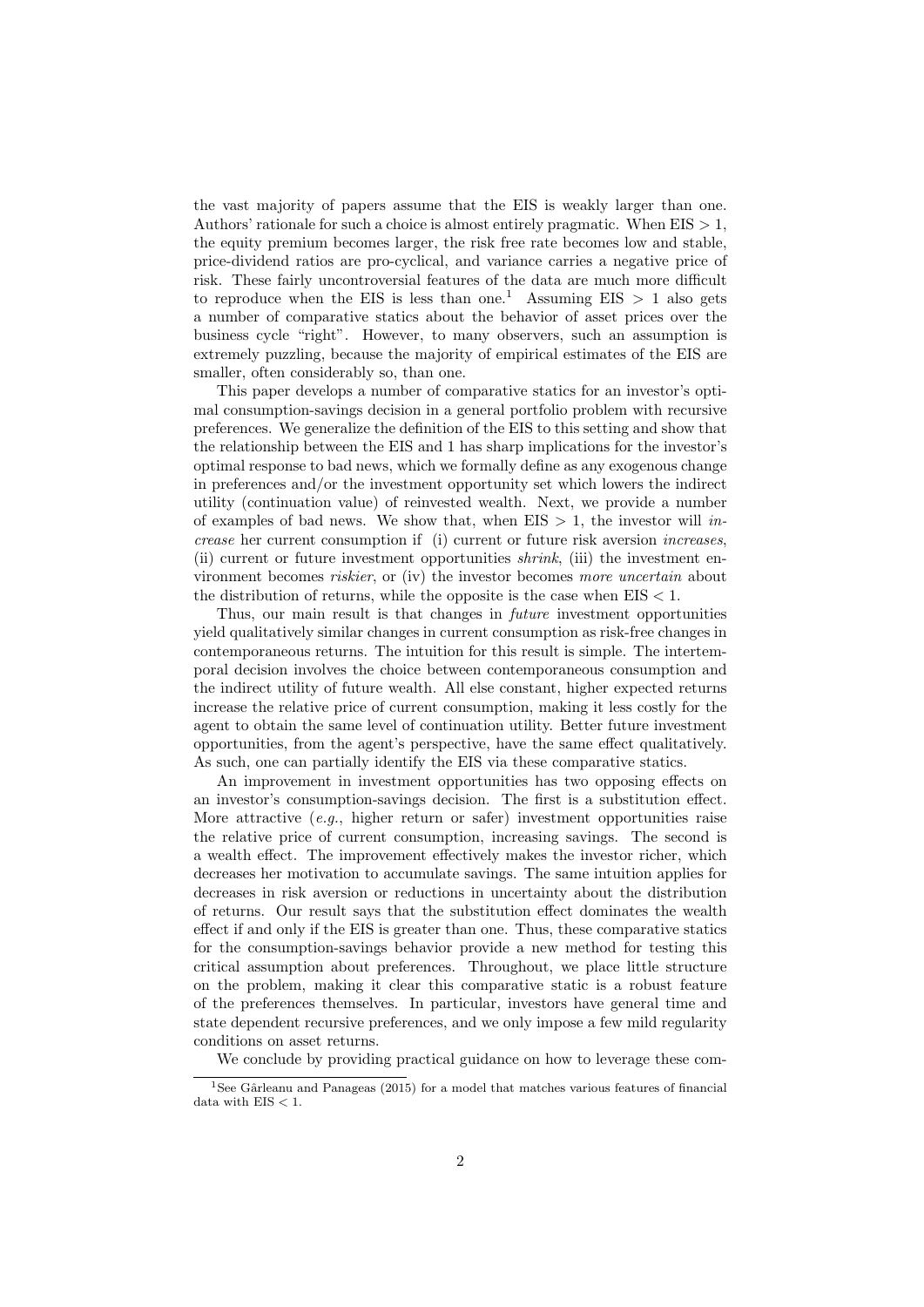parative statics in order to test whether the EIS is greater than, less than, or equal to unity. While our tests only partially identify the EIS, the generality of our theoretical framework provides several practical advantages; one could point-identify the EIS via these sources of variation with more structural assumptions. First, in contrast to standard methods of estimating the EIS, one need not take a precise stand on the definition of the "return on wealth" or the "risk free rate" when implementing the tests.<sup>2</sup> Despite our use of recursive preferences, one need not specify all of the inputs to the portfolio choice problem in order to make inferences. Moreover, given proper instruments and panel data, these tests are valid even if consumption is measured with error, some components (e.g., human capital) of wealth are unobservable, and general equilibrium effects cause risk premia to change over time. In some cases, the tests only require repeated cross-sectional data. Finally, implementation is straightforward, since these tests involve simple differences-in-differences estimators.

## 2 The EIS debate

A fairly large empirical literature seeks to estimate the EIS, which is often defined as the elasticity of expected consumption growth to an exogenous increase in the real risk-free interest rate. Essentially all of these papers use the intertemporal Euler equation from a consumption-based model to derive a testable expression for the response of consumption growth to changes in the risk-free rate. Despite this common starting point, there remains a substantial debate about its magnitude. For example, Havranek et al. (2015)—who collect 2,735 estimates of the EIS from 169 published studies—find that the standard deviation of published estimates of the EIS from 33 articles in the top 5 economics journals is 1.4 (even after excluding several outliers).

When sufficient conditions hold for a representative agent to exist—particularly complete markets—the Euler equation can be estimated with aggregate data. Under further assumptions, the EIS can be identified via an instrumental variables regression of aggregate consumption growth on the risk-free rate, and its reciprocal is identifiable by regressing the risk-free rate on expected aggregate consumption growth. Using this approach, Hall (1988), a particularly influential paper, concludes that the EIS is at most 0.1. Other notable examples, such as Hansen and Singleton (1983) and Campbell and Mankiw (1989), also obtain very low estimates of the EIS. Campbell (2003), who also surveys this literature, presents a number of estimates of the EIS for a panel of countries, the vast majority of which are substantially less than one.

Many authors argue that the EIS may not be consistently estimable with aggregate data due to a variety of reasons such as market incompleteness and binding borrowing constraints, and instead use disaggregated data, which usually results in higher estimates. Attanasio and Weber (1993) estimate elasticities ranging from 0.3 to 0.8, while Beaudry and van Wincoop (1996) estimate an EIS around 1. Moreover, Mankiw and Zeldes (1991) and Vissing-Jørgensen (2002) estimate an EIS which is considerably higher for those who participate in financial markets—the only group for whom the Euler equation can be expected to

<sup>&</sup>lt;sup>2</sup>See Mulligan (2002) for discussion and evidence on the role of different return concepts on estimates of the EIS.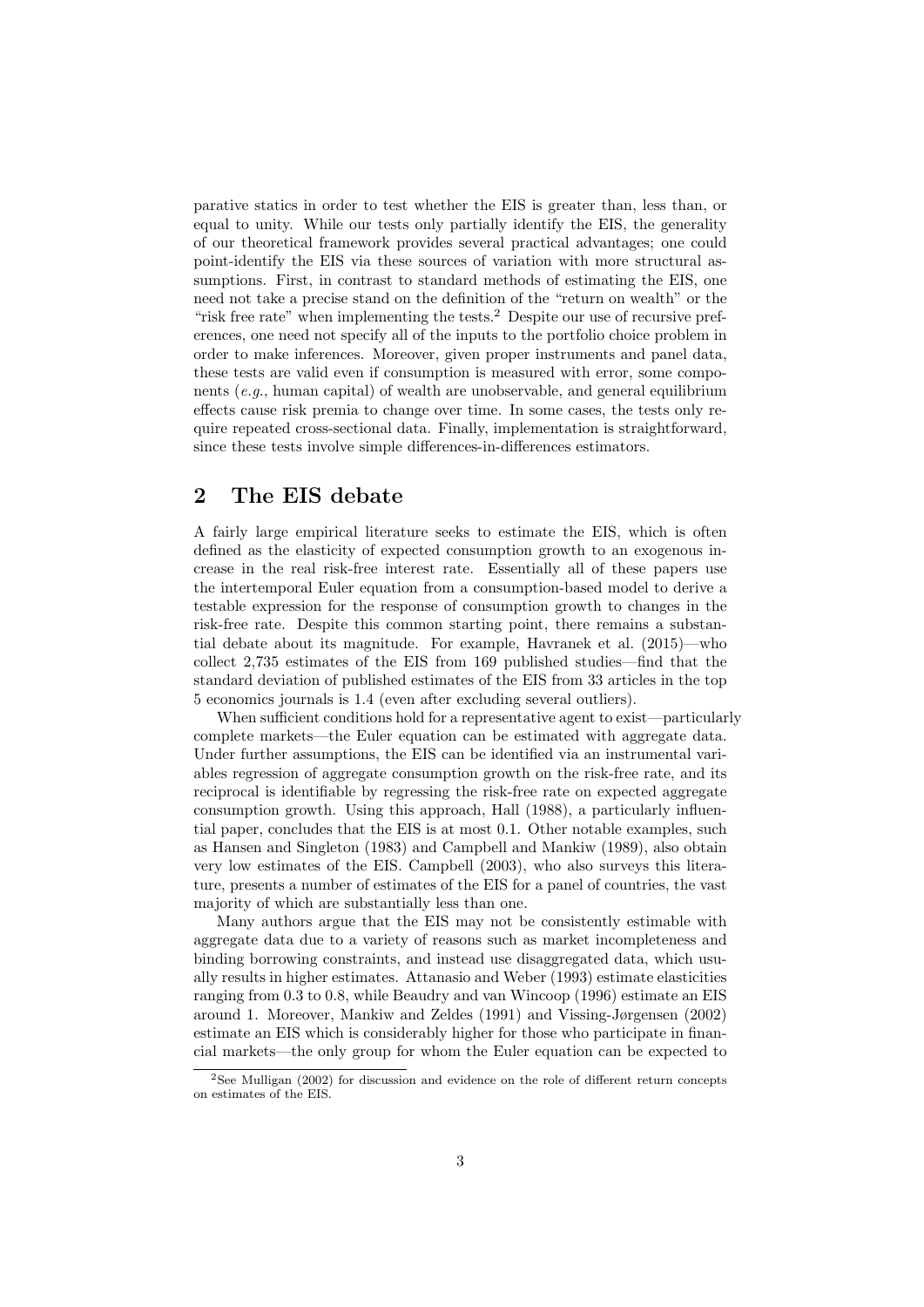hold with equality—though most estimates are still smaller than one.<sup>3</sup> Gruber (2013), who identifies the EIS via cross-sectional and time-series heterogeneity in tax rates, obtains estimates of around 2. However, not all estimates of EIS using micro data are large. Cashin and Ueyama (2016), who identify the EIS from the natural experiment of the 1997 Consumption Tax increase in Japan, obtain an estimate of  $0.21$ ;<sup>4</sup> Best et al. (2015) identify the EIS from the discrete jumps in the U.K. mortgage interest rate schedule and estimate it to be 0.05— 0.25. Finally, even if the EIS is indeed large, there still remains the possibility of publication bias: Havránek (2015) argues that estimated values of EIS in the literature are biased upwards because researchers tend to selectively report statistically significant, large positive estimates.

To highlight several mechanisms which make the identification problem so challenging, we briefly discuss the linearized Euler equation, which plays a central role in most empirical estimates of the  $EIS$ <sup>5</sup> Schmidt (2014) shows that the following restriction approximately holds in a setting with Epstein-Zin preferences, arbitrary jump-diffusion dynamics, and incomplete markets:

$$
E_t[\Delta \log c_{t+1}] \approx \psi E_t[r_{t+1}] + (\psi - 1)\vartheta_t + (\psi - 1)E_t[\nu_{t+1}^*].
$$
 (2.1)

Here  $\psi$  is the EIS,  $\gamma$  is the coefficient of relative risk aversion,  $\Delta \log c_{t+1}$  is consumption growth, and  $r_{t+1}$  is the continuously-compounded, real return on wealth. The first term derives a tight link between expected consumption growth and the expected return on wealth, which depends on the EIS. However, there are two additional terms,  $\vartheta_t$  and  $\nu_{t+1}^*$  which capture investors' preferences over the higher moments of the distribution of shocks to the aggregate state vector (e.g., stochastic volatility) and the distribution of uninsurable, idiosyncratic shocks to wealth, respectively.<sup>6</sup> When markets are complete and shocks to investment opportunities are i.i.d., the last two terms in (2.1) are zero.

Since  $E_t[\Delta \log c_{t+1}]$  and  $E_t[r_{t+1}]$  are unobservable, it is conventional to estimate the EIS  $\hat{\psi}$  via the following instrumental variables regression

$$
\Delta \log c_{t+1} = \hat{\psi}r_{t+1} + u_{t+1},
$$

$$
\vartheta_t := \frac{1}{1-\gamma} \log E_t \left[ \exp \left( (1-\gamma)(r_{t+1} - E_t[r_{t+1}] + \nu_{t+1}^* - E_t[\nu_{t+1}^*]) + \frac{1-\gamma}{\psi-1} \rho(wc_{t+1} - E_t[wc_{t+1}]) \right) \right],
$$

<sup>3</sup>Guvenen (2006) provides a simple model with heterogeneous agents and limited participation in which the EIS estimated from aggregate data is considerably lower than the value which is relevant for pricing financial assets.

<sup>4</sup>Cashin and Ueyama (2016) also point out the importance of nonseparability across the nonstorable nondurable goods, storable nondurable goods, and durable goods. Their EIS estimate becomes 0.91 when the intratemporal substitution is restricted to be equal to the EIS (the separable case).

<sup>5</sup>Most papers ignore approximation errors associated with the log-lineariziation. Carroll (2001) and Ludvigson and Paxson (2001) argue that these errors can have a non-trivial effect on estimates of the EIS.

<sup>&</sup>lt;sup>6</sup>In the Schmidt (2014) model, each agent's return on wealth is  $r_{i,t+1} = r_{t+1} + \eta_{t+1}^i$ , where  $\eta_{t+1}^i$  is an idiosyncratic shock which is ex-ante i.i.d. across agents and satisfies  $E\left[\exp(\eta_{t+1}^i) \mid \mathcal{F}_{t+1}\right] = 1$ , where  $\mathcal{F}_{t+1}$  is the filtration containing aggregate information. The term  $\nu_{t+1}^* := \frac{1}{1-\gamma} \log E \left[ \exp((1-\gamma)\eta_{t+1}^i) \, \big| \, \mathcal{F}_{t+1} \right]$  is a certainty equivalent over higher moments of  $\eta_{t+1}^i$ .  $\vartheta_t$  is a Jensen's inequality term which is similar to a certainty equivalent, defined as

where  $\rho$  is a linearization constant and  $wc_t$  is the log wealth-consumption ratio. If the conditional volatility of returns is driven by a single variable  $\sigma_t^2$ ,  $\vartheta_t$  is proportional to  $\sigma_t^2$ .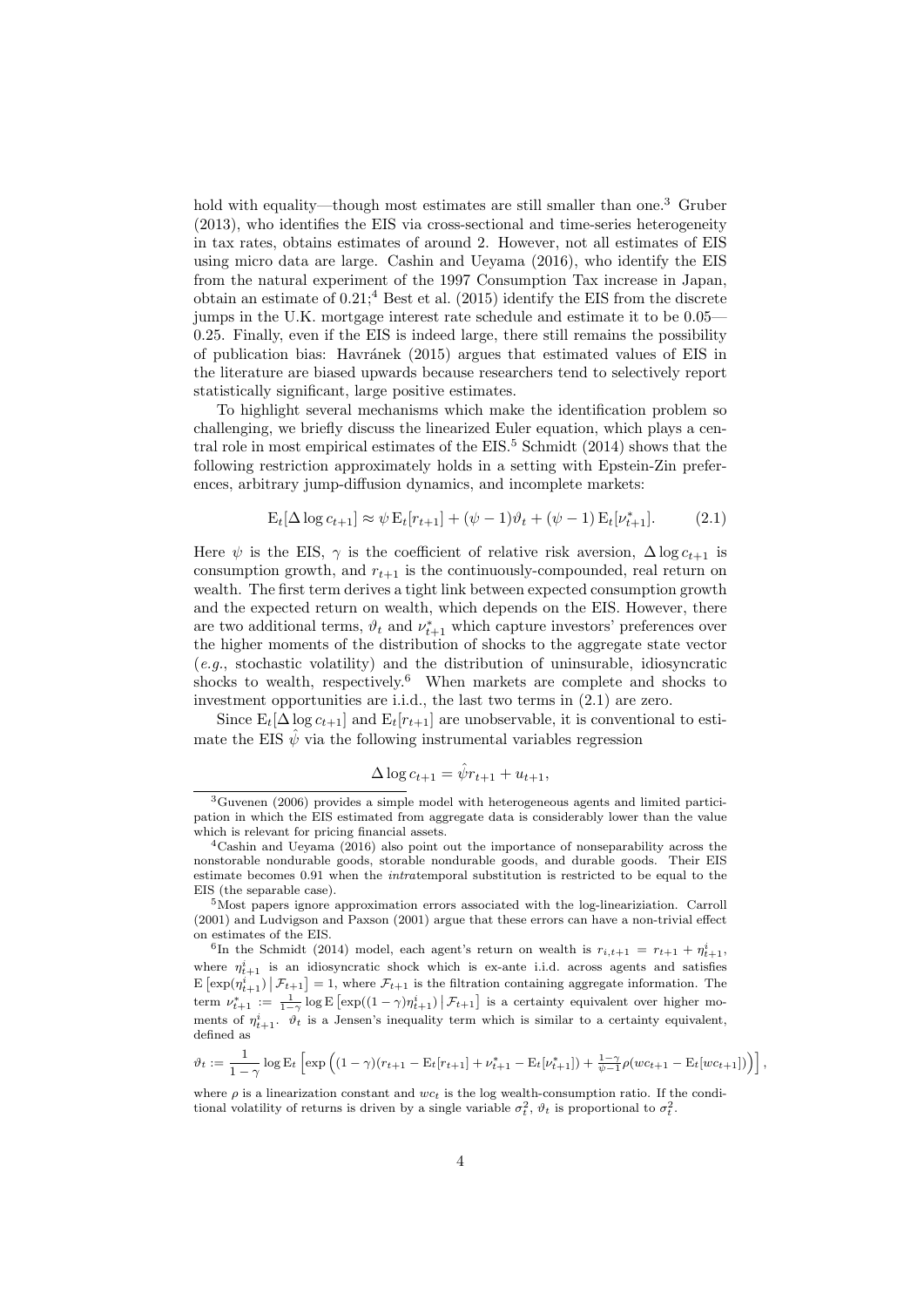using variables which are observable at time t as instruments for  $r_{t+1}$ . Instruments are necessary since the innovation in  $\Delta \log c_{t+1}$  is generally correlated with the innovation in  $r_{t+1}$ .

What can go wrong when trying to estimate the EIS using this approach? Suppose that we can indeed find an instrument  $z_t$  for expected returns which is uncorrelated with unexpected consumption growth. First, if shocks to investment opportunities are not i.i.d. and/or if markets are incomplete and the distribution of idiosyncratic shocks is state dependent,  $E_t[\nu_{t+1}^*]$  and  $\vartheta_t$  in (2.1) are omitted variables in the regression. In this case,

$$
\underset{T \to \infty}{\text{plim}} \hat{\psi} = \psi + (\psi - 1) \frac{\text{Cov}[z_t, \vartheta_t + \text{E}_t[\nu_{t+1}^*]]}{\text{Cov}[z_t, r_{t+1}]}.
$$

The weight of evidence in the empirical literature suggests that expected returns, uncertainty about investment opportunities, and idiosyncratic risk are all countercyclical—rising in recessions. Then, if  $\gamma > 1$ , we would expect  $\vartheta_t$  and  $E_t[\nu_{t+1}^*]$  to be negatively correlated with  $E_t[r_{t+1}]$ . If, for example,  $z_t$  was perfectly correlated with  $E_t[r_{t+1}]$ , we would then expect  $\hat{\psi}$  to be biased downwards if the true EIS is greater than 1 and vice versa for an EIS less than 1.

General equilibrium considerations suggest that, in practice, it is likely to be difficult to find instruments for  $E_t[r_{t+1}]$  which are uncorrelated with  $E_t[\nu_{t+1}^*]$ or  $\vartheta_t$  in the time series. For example, Bansal and Yaron (2004) provide evidence that the presence of stochastic volatility, which is proportional to  $\vartheta_t$ , can impart a substantial downward bias on estimates of the EIS obtained using the method in Hall (1988).<sup>7</sup> Schmidt (2014) argues that predictability in  $\nu_{t+1}^*$ is quite substantial, suggesting that the third term can also affect the ability to estimate the EIS consistently. Slow-moving shocks to time-preferences, as studied in Albuquerque et al. (2012), are likely to cause similar challenges.

Second, we need to have the correct measures of consumption growth  $\Delta c_{t+1}$ and the return on wealth  $r_{t+1}$ , both of which are potentially controversial. For example, if our measure of  $\Delta c_{t+1}$  is too smooth or our measure of the expected return on wealth is too volatile, our estimate of  $\psi$  will be biased towards zero.<sup>8</sup> In a panel setting, a number of sample selection criteria are required and measurement errors are non-trivial. This potential bias is a problem because we tend to agree that the EIS is positive but disagree about its magnitude.

Finally, even if we have an instrument and the correct measures of consumption and wealth, the estimation is further complicated by the weak instrument problem (Yogo, 2004).

The lack of a consensus as to the magnitude of the EIS is troubling, since the relationship between the EIS and unity plays a central role in affecting dynamics of most theoretical models. With recursive preferences (which nest additive CRRA), this relationship affects not only the quantitative, but also the qualitative predictions of a model. For example, in the Bansal and Yaron (2004) long-run risk model, when  $EIS > 1$ , investors are willing to pay a premium to hedge against bad news about future economic growth rates. Valuation ratios

<sup>7</sup>However, Beeler and Campbell (2012) argue that this bias is relatively small using a different instrumental variables approach.

<sup>8</sup>The former could plausibly occur if our measure includes the consumption of households for whom the Euler equation does not hold, while the latter could occur if our measure of the return on wealth does not correctly incorporate the (unobservable) return on human capital.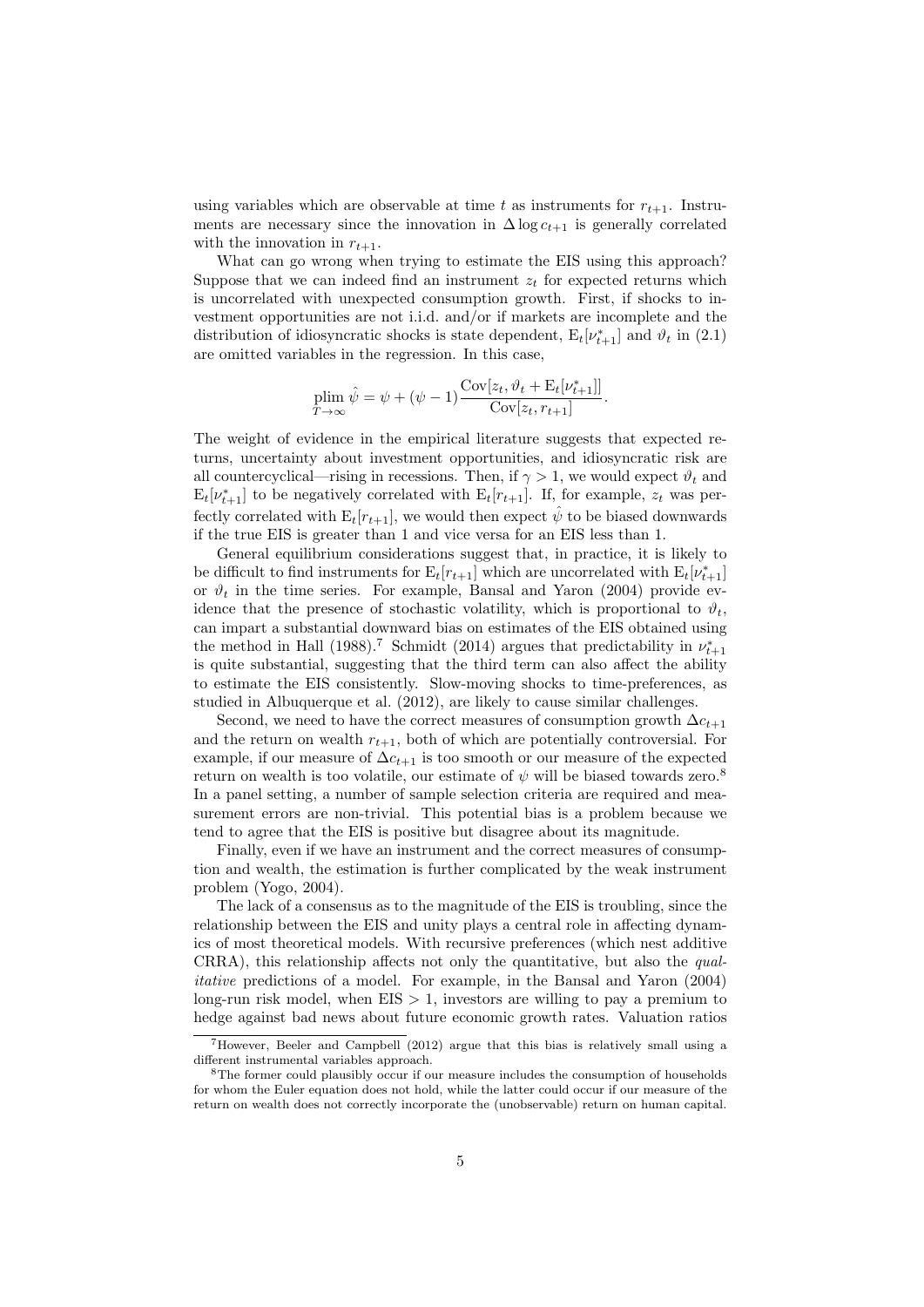are pro-cyclical, the equity premium is high, and the risk-free rate is low and stable. Setting EIS < 1 changes the basic intuition for the model and reverses each of these predictions. A hedging premium becomes a discount, valuation ratios become countercyclical, the equity premium becomes smaller, and the risk-free rate is high and volatile. Similar changes occur to asset prices and quantity dynamics in production-based models—see, for example, Kaltenbrunner and Lochstoer (2010) and Croce (2014). Further, Drechsler and Yaron (2011) also argue that, with Epstein-Zin preferences, an  $EIS > 1$  is critical to match the level and cyclicality of the variance risk premium, a well-known feature of equity index option prices.

The remainder of this paper demonstrates that it is feasible to test the crucial distinction about the relationship between the EIS and unity using an indirect approach. We derive a number of comparative statics for how an investor's current consumption responds to news about future conditions. Consistent with the discussion above, many qualitative predictions depend crucially whether the EIS is greater than or less than one. In particular, when the  $EIS < 1$ , an investor decreases consumption in response to bad news. The opposite is the case when the  $EIS > 1$ .

## 3 EIS, continuation value, and consumption

#### 3.1 Two period model without uncertainty

To build intuition, in this section we present a simple two period model with no uncertainty. Consider an economy with two goods and let  $U(x_1, x_2)$  be a utility function. The elasticity of substitution is commonly defined by

$$
\psi = -\frac{d \log(x_1/x_2)}{d \log(U_1/U_2)},
$$
\n(3.1)

where  $U_l = \partial U / \partial x_l$  is the marginal utility of good l. The idea behind this definition is as follows. Suppose the price of good l is  $p_l > 0$  and the agent faces a budget constraint. By the first-order condition, we have  $U_l = \lambda p_l$ , where  $\lambda > 0$  is the Lagrange multiplier. Since  $U_1/U_2 = p_1/p_2$ , (3.1) implies

$$
\psi = -\frac{d \log(x_1/x_2)}{d \log(p_1/p_2)},
$$
\n(3.2)

which is exactly the elasticity of the consumption ratio with respect to the relative price—how the agent is willing to substitute between the two goods in response to a price change. Note that while (3.1) is defined using only the preference, (3.2) requires a model, that is, how goods are traded.

Now call good 1 "consumption at time 1" and good 2 "consumption at time 2". In a two period model, consumption at time 2 is the same as the continuation utility (in consumption equivalent); hence instead of writing  $U(x_1, x_2)$ , let us write  $f(c, v)$ , and call c current consumption, v continuation value, and f aggregator. Then (3.1) becomes

$$
\psi = -\frac{\mathrm{d}\log(c/v)}{\mathrm{d}\log(f_c/f_v)},\tag{3.3}
$$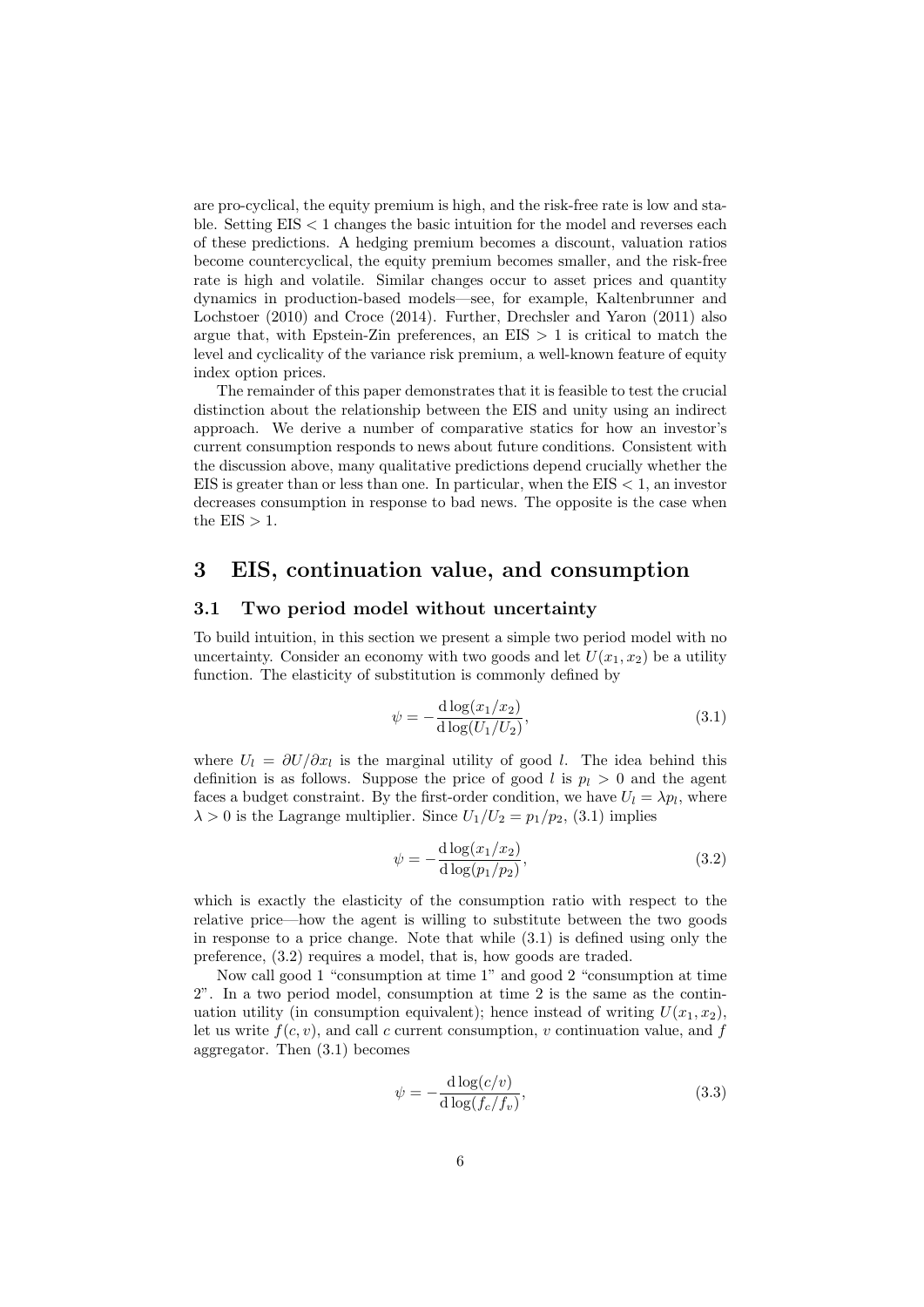and we call  $\psi$  the *elasticity of intertemporal substitution* (EIS) of the aggregator f. <sup>9</sup> Clearly the numerical value of EIS is invariant to a monotonic transformation of the utility function (aggregator). To see this, let  $g(c, v) = F(f(c, v))$ , where  $F$  is strictly increasing and differentiable. Then by the chain rule we have  $g_c = F' f_c$  and  $g_v = F' f_v$ , so  $g_c / g_v = f_c / f_v$ .

The definition (3.3) is compatible with the usual definition of EIS, which is the elasticity of consumption growth with respect to the risk-free rate. To see this, let us write  $c_1 = c$  and  $c_2 = v$ . Then the consumption growth is  $c_2/c_1$ . If  $p_t$  denotes the price of consumption at time  $t = 1, 2$ , then by the first-order condition and the definition of the risk-free rate  $R_f$ , we obtain  $f_c/f_v = p_1/p_2 =$  $R_f$ . Therefore (3.3) becomes

$$
\psi = -\frac{\mathrm{d}\log(c_1/c_2)}{\mathrm{d}\log R_f} = \frac{\mathrm{d}\log(c_2/c_1)}{\mathrm{d}\log R_f},
$$

which is precisely the elasticity of intertemporal substitution as commonly defined (elasticity of consumption growth with respect to the risk-free rate).

Our main theoretical result is that if an agent faces a bad investment opportunity (which we give a precise definition in the next section), she will decrease current consumption if and only if  $EIS < 1$ . In the two period model with no uncertainty, the statement is as follows. Throughout the rest of the paper, in order to avoid corner or multiple solutions, we assume that the aggregator  $f(c, v)$ is strictly increasing in each argument, strictly quasi-concave, and satisfies the Inada condition.

**Proposition 3.1.** Consider an agent with endowment  $(e_1, e_2)$ . Suppose that the agent can save or borrow at gross risk-free rate  $R_f > 0$ . Let  $c = c_1$  be the current consumption. Then

$$
\left(\frac{1}{c} + \frac{R_f}{R_f(e_1 - c) + e_2}\right) \frac{\partial c}{\partial R_f} = \frac{1}{R_f} \left(\frac{R_f(e_1 - c)}{R_f(e_1 - c) + e_2} - \psi\right). \tag{3.4}
$$

In particular, if there is no future endowment ( $e_2 = 0$ ), then

$$
\left(\frac{1}{c} + \frac{1}{e_1 - c}\right) \frac{\partial c}{\partial R_f} = \frac{1}{R_f} (1 - \psi),
$$

so  $\partial c/\partial R_f \geqslant 0$  according as  $\psi \leqslant 1$ .

As a concrete example, consider the Epstein-Zin constant elasticity of intertemporal substitution (CEIS) aggregator

$$
f(c,v) = \left( (1 - \beta)c^{1 - 1/\psi} + \beta v^{1 - 1/\psi} \right)^{\frac{1}{1 - 1/\psi}},
$$
\n(3.5)

where  $0 < \beta < 1$  is the discount factor and  $\psi > 0$  is the EIS.<sup>10</sup> The budget set is

$$
v \le R_f(e_1 - c) + e_2 \iff R_f c + v \le R_f e_1 + e_2.
$$

$$
f(c, v) = \exp((1 - \beta) \log c + \beta \log v) = c^{1 - \beta} v^{\beta}.
$$

<sup>&</sup>lt;sup>9</sup>Since  $\log(f_c/f_v)$  is a function, not a variable, the notation (3.3) is not rigorous. We can make sense of (3.3) by writing as  $\frac{1}{\psi} = -\frac{d \log(f_c/f_v)}{dx}$ , where x is a variable, c is a constant, and v is determined such that  $x = \log(c/v) \iff v = ce^{-x}$ . (It does not matter whether we treat  $c$  or  $v$  as a constant.)

<sup>&</sup>lt;sup>10</sup>When  $\psi = 1$ , we can take the limit of (3.5) as  $\psi \rightarrow 1$  to obtain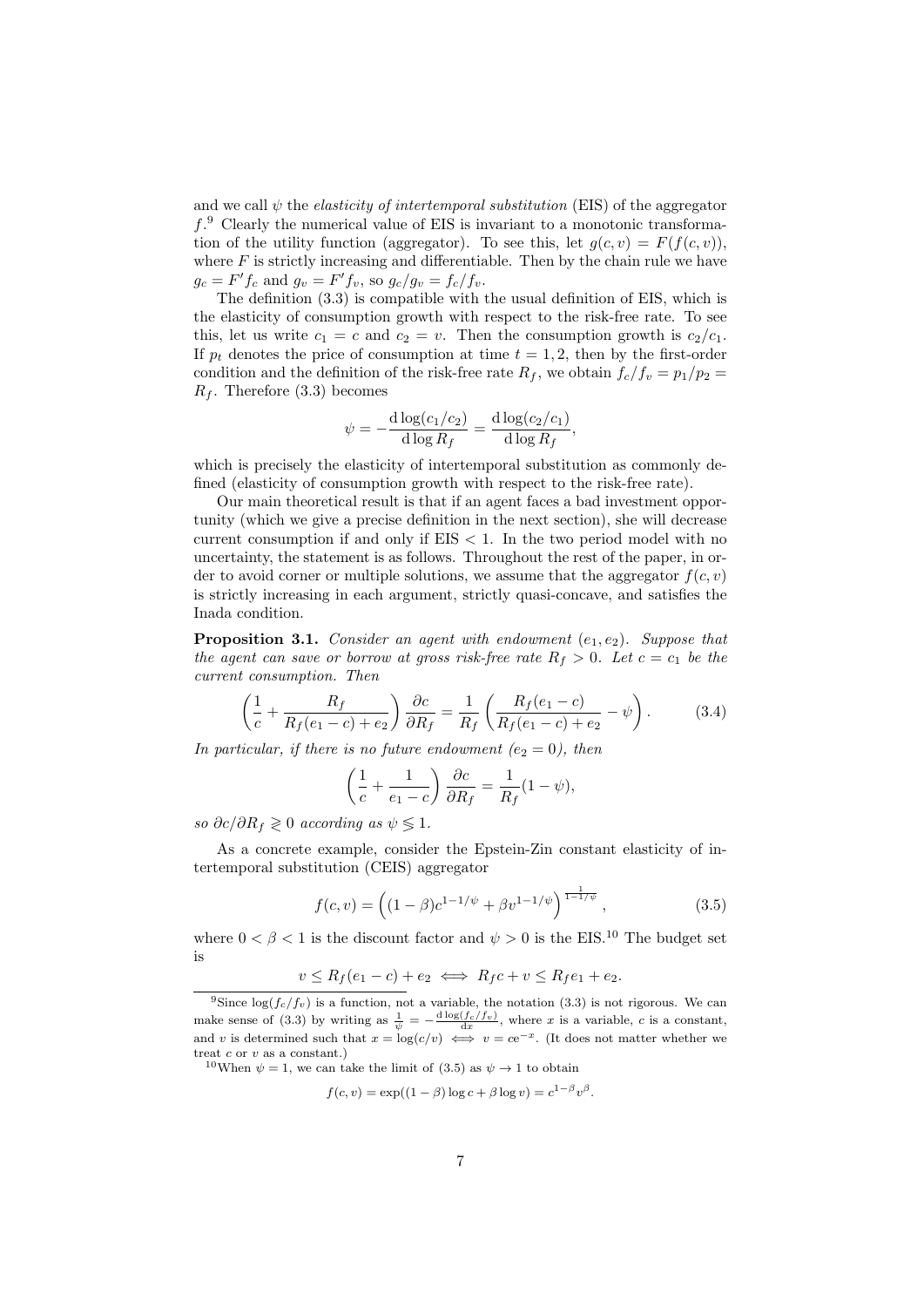Using calculus, we can easily solve for the optimal consumption bundle, which is

$$
(c,v) = \left(\frac{(1-\beta)^{\psi}R_f^{-\psi}(R_f e_1 + e_2)}{(1-\beta)^{\psi}R_f^{1-\psi} + \beta^{\psi}}, \frac{\beta^{\psi}(R_f e_1 + e_2)}{(1-\beta)^{\psi}R_f^{1-\psi} + \beta^{\psi}}\right).
$$
(3.6)

Figure 1 plots the budget sets, indifference curves, and optimal consumption bundles for different values of the interest rate when there is no future endowment ( $e_2 = 0$ ),  $\beta = 1/2$ , and the interest rates are 0%, 25%, and 50%. Different columns correspond with different choices of the EIS  $\psi$ -1/2, 1, and 2, respectively—which is constant for every interest rate.



Figure 1: Intuition for comparative statics result–CEIS aggregator example

Note: This figure characterizes the optimal intertemporal consumption plan of an investor with Epstein-Zin preferences, where the aggregator  $f(c, v)$  is defined by (3.5) with  $\beta = 1/2$ , for different values of the risk free rate  $R_f$ . Columns correspond with  $\psi = 1/2, 1, 2$ , respectively.

In the middle panel, the EIS exactly equals one, and the CEIS aggregator is Cobb-Douglas. An agent with Cobb-Douglas preferences spends a constant fraction of wealth on each good, and, as such, current consumption stays the same regardless of the value of the interest rate. When the EIS is less than unity (left panel), the current consumption and continuation utility are relative complements, so the agent consumes more of both goods. The opposite is the case in the right panel, in which the two goods are relative substitutes. Whether the two goods are complements or substitutes depends entirely on the EIS.

Note that after substituting the budget constraint into the aggregator, the optimal consumption problem reduces to

$$
\max_c f(c, v(e_1 - c)),
$$

where  $v(w) = R_f w + e_2$  is the continuation value of the reinvested wealth w. When the risk-free rate increases, so does the continuation utility  $v$ . Our key observation is that the continuation utility may change from many other reasons than the change in the interest rate, and those changes affect current consumption in a similar way to (3.4), where the sign of the change in consumption depends crucially on whether  $EIS \geq 1$ . This observation enables us to identify whether  $EIS \geq 1$  through the direction of the change in current consumption.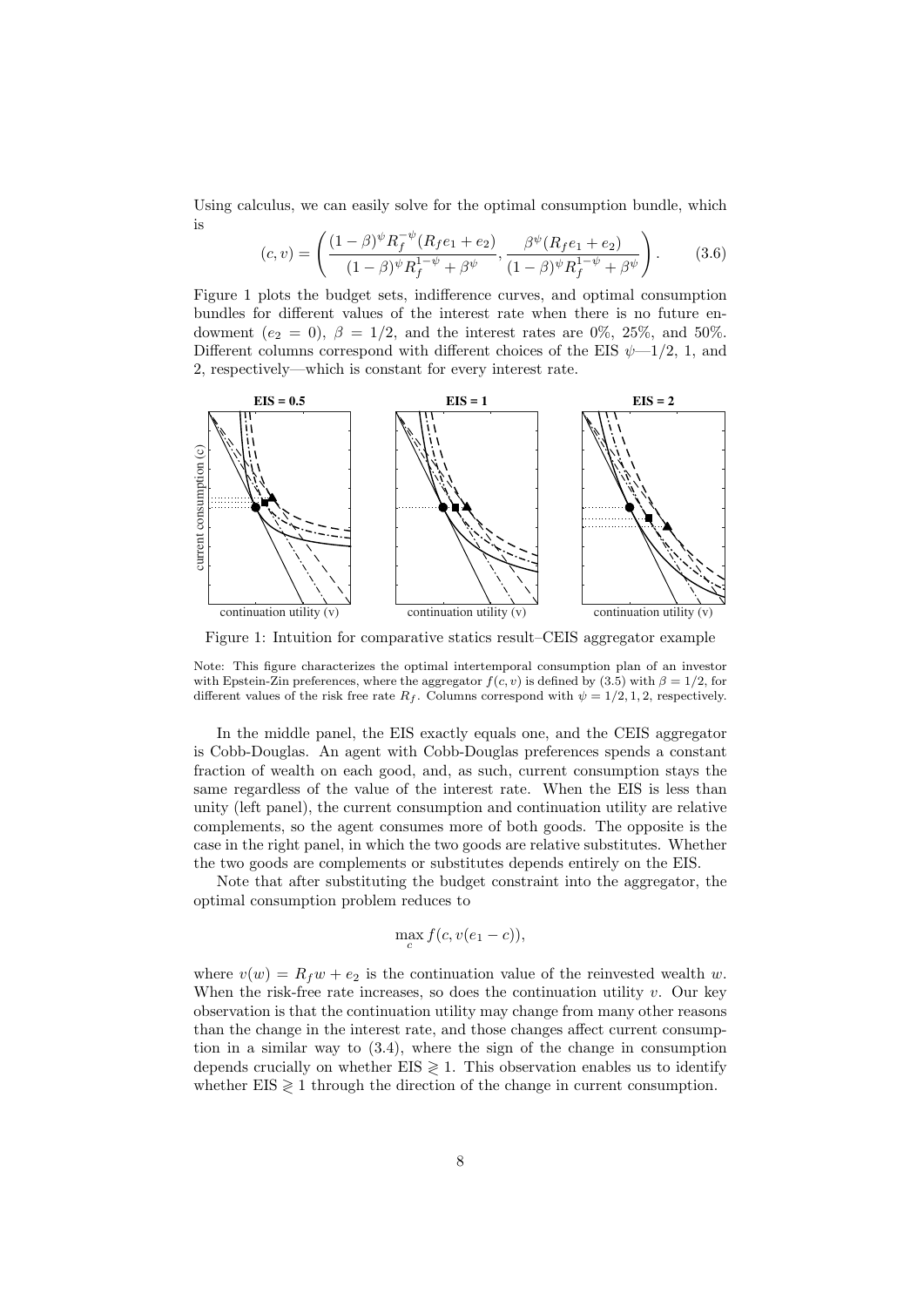What can go wrong with using the usual definition of the EIS,

$$
\hat{\psi} = \frac{\mathrm{d}\log(c_2/c_1)}{\mathrm{d}\log R_f},\tag{3.7}
$$

which is the elasticity of consumption growth with respect to the risk-free rate? Consider an agent with Epstein-Zin preference as in (3.5). Suppose that there is a borrowing constraint, and the agent can only pledge fraction  $0 \leq \alpha < 1$  of future endowment in order to borrow. Assuming that the borrowing constraint is binding, consumption is then  $c_2 = (1 - \alpha)e_2$  and  $c_1 = e_1 + \frac{\alpha e_2}{R_f}$ . Hence by (3.7), it follows that

$$
\hat{\psi} = R_f \frac{\mathrm{d}}{\mathrm{d}R_f} \log \left( \frac{(1-\alpha)e_2}{e_1 + \frac{\alpha e_2}{R_f}} \right) = \frac{\alpha e_2}{R_f e_1 + \alpha e_2} < 1. \tag{3.8}
$$

In order for the borrowing constraint to bind, the agent must be willing to consume less at  $t = 2$  without the borrowing constraint. Hence by  $(3.6)$ , the borrowing constraint binds if and only if

$$
\frac{\beta^{\psi}(R_f e_1 + e_2)}{(1 - \beta)^{\psi} R_f^{1 - \psi} + \beta^{\psi}} \le (1 - \alpha) e_2 \iff \frac{R_f e_1}{\alpha e_2} \le \frac{1 - \alpha}{\alpha} \left(\frac{1 - \beta}{\beta}\right)^{\psi} R_f^{1 - \psi} - 1.
$$
\n(3.9)

Hence by (3.8) and (3.9), when the borrowing constraint binds, we obtain

$$
\frac{\alpha}{1-\alpha} \left(\frac{\beta}{1-\beta}\right)^{\psi} R_f^{\psi-1} \le \hat{\psi} < 1. \tag{3.10}
$$

This argument shows that it is problematic to use the usual definition of EIS (3.7) to estimate it when borrowing constraints might be binding. According to  $(3.10)$ , when the borrowing constraint is binding,  $\hat{\psi}$  is always less than 1, independent of the true value  $\psi$ . Furthermore, if the borrowing constraint is tight  $(\alpha \rightarrow 0)$  or the agent is impatient  $(\beta \rightarrow 0)$ , the lower bound for  $\hat{\psi}$  approaches 0. Given this result, it is not surprising that the empirical estimates of EIS based on aggregate consumption are close to zero.

#### 3.2 Dynamic model with uncertainty

Next we consider the general case. Time is finite and is denoted by  $t =$  $0, 1, \ldots, T$ . All random variables are defined on a probability space  $(\Omega, \mathcal{F}, P)$ .

Consider a single agent (investor) that has recursive preferences defined over finite consumption plans from time t onwards  ${c_{t+s}}_{s=0}^{T-t}$  (where  $t = 0, 1, ..., T$ ), constructed as follows. The terminal utility is  $U_T = u_T(c_T)$ , where  $u_T : \mathbb{R}_+ \to$  $\mathbb{R}_+$  is increasing (typically  $u_T(c) = c$ ). Given the recursive utility at time  $t + 1$ , denoted by  $U_{t+1}$ , the time t recursive utility is defined by

$$
U_t = f_t(c_t, \mathcal{M}_t(U_{t+1})),
$$
\n(3.11)

where  $f_t : \mathbb{R}_+^2 \to \mathbb{R}_+$  is the aggregator,  $c_t$  is consumption, and  $\mathcal{M}_t(U_{t+1})$  is the certainty equivalent of the distribution of time  $t + 1$  utility conditional on time t information (typically  $\mathcal{M}_t(X) = \phi_t^{-1}(\mathrm{E}_t[\phi_t(X)])$  for some strictly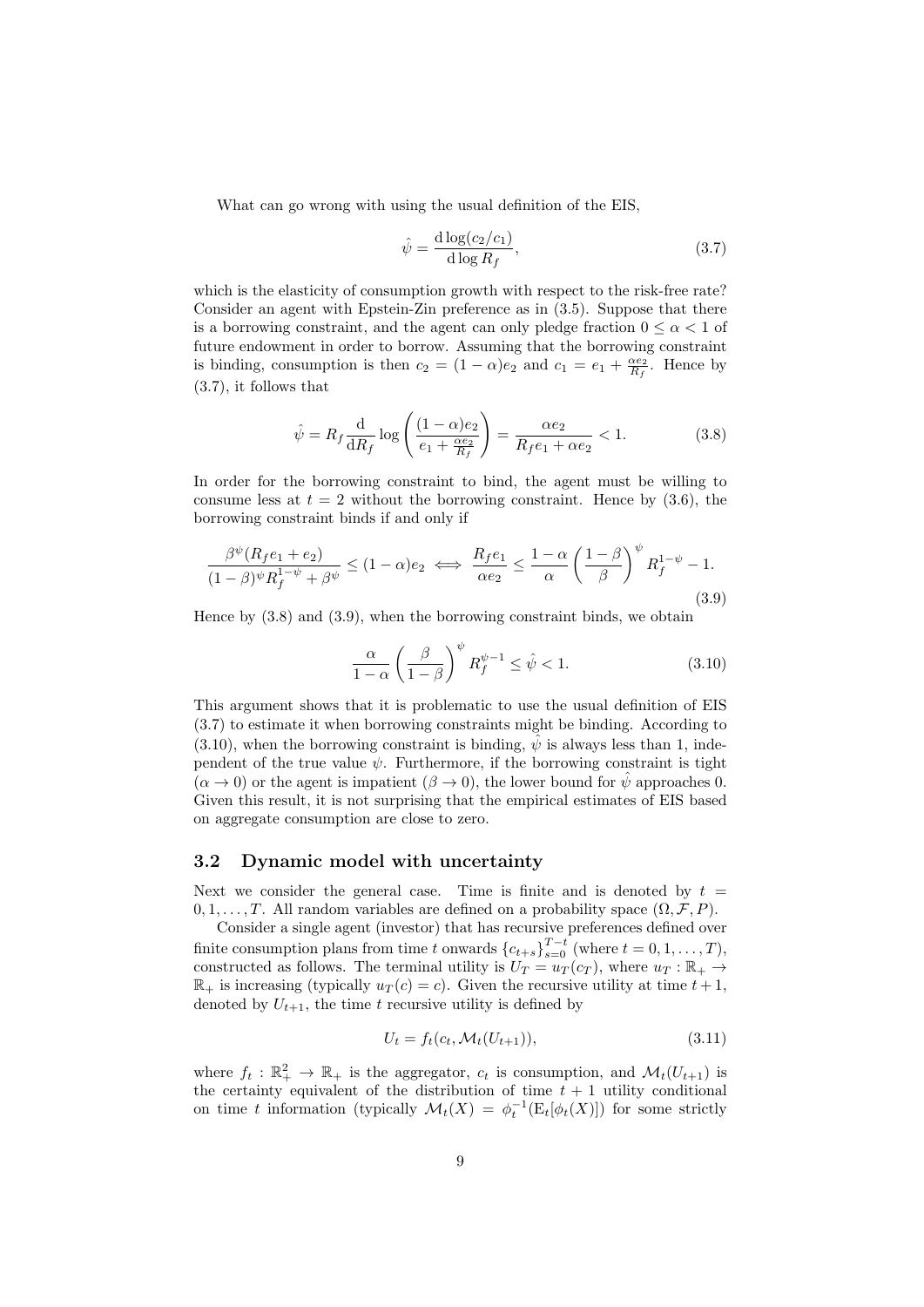increasing, concave function  $\phi_t : \mathbb{R}_+ \to \mathbb{R}$ . The terminal utility function  $u_T$ , the aggregator  $f_t$ , and the certainty equivalent  $\mathcal{M}_t$  may be time dependent as well as state dependent.

Consider a general optimal consumption-portfolio problem. Given the initial wealth at time t, denoted by  $w_t > 0$ , the agent decides how much to consume  $(c<sub>t</sub>)$ , and how to allocate the remaining wealth  $w<sub>t</sub> - c<sub>t</sub> > 0$  across assets. For now the details of the problem does not matter—for example, there may or may not be labor income, transaction costs, portfolio constraints, etc.—we only assume that a sequence of optimal consumption rules and value functions exist.

Let  $V_t(w)$  be the value function at time t, given wealth w. Since the problem can be quite general,  $V_t(w)$  may depend not only on time and current wealth but on other state variables  $(e.g.,$  expected stock market return and volatility in U.S., inflation in Brazil, current and past labor income, unemployment rate, etc.). By the principle of optimality and the definition of the recursive utility (3.11), we obtain the Bellman equation

$$
V_t(w) = \max_c f_t(c, \mathcal{M}_t(V_{t+1}(w'))),
$$
\n(3.12)

where  $w'$  is the initial wealth at time  $t+1$  determined by the budget constraint. Given all state variables except for wealth, the value of  $\mathcal{M}_t(V_{t+1}(w'))$  depends only on the reinvested wealth  $w - c$ . Let  $v_t(w - c)$  be this value and call it the continuation value function for short, where again  $v_t$  may be time and state dependent. Then the Bellman equation (3.12) becomes

$$
V_t(w) = \max_c f_t(c, v_t(w - c)).
$$
\n(3.13)

In this setting, we can show a similar result to Proposition 3.1. Since the problem is now essentially static, let us suppress the time subscript and let

$$
\psi = -\frac{\mathrm{d}\log(c/v)}{\mathrm{d}\log(f_c/f_v)}
$$

be the EIS of aggregator  $f$ , as in  $(3.3)$ . In the simple two period model, we perturbed the risk-free rate. In the general case, since we do not have any structure on the problem, we need to perturb the continuation value function  $v$ directly. Let h be any function and

$$
c(\alpha; h) = \underset{c}{\arg \max} f(c, (v + \alpha h)(w - c))
$$

be the optimal consumption rule when  $v$  is perturbed in the direction of  $h$  by a small amount  $\alpha \in \mathbb{R}^{11}$ . Then we obtain the following result.

Theorem 3.2. Let everything be as above. Then

$$
\left(\frac{1}{c} + \frac{v'}{v} - \psi \frac{v''}{v'}\right) \frac{\partial}{\partial \alpha} c(0; h) = \frac{h}{v} - \psi \frac{h'}{v'},\tag{3.14}
$$

where all functions are evaluated at  $w - c$ . In particular, if  $h(w) = w$  (so we perturb v by adding a linear function), then

$$
\left(\frac{1}{c} + \frac{v'}{v} - \psi \frac{v''}{v'}\right) \frac{\partial}{\partial \alpha} c(0; h) = \frac{1}{v'} (\varepsilon (w - c) - \psi), \tag{3.15}
$$

 $11$ Mathematically, we are considering Gâteaux derivatives.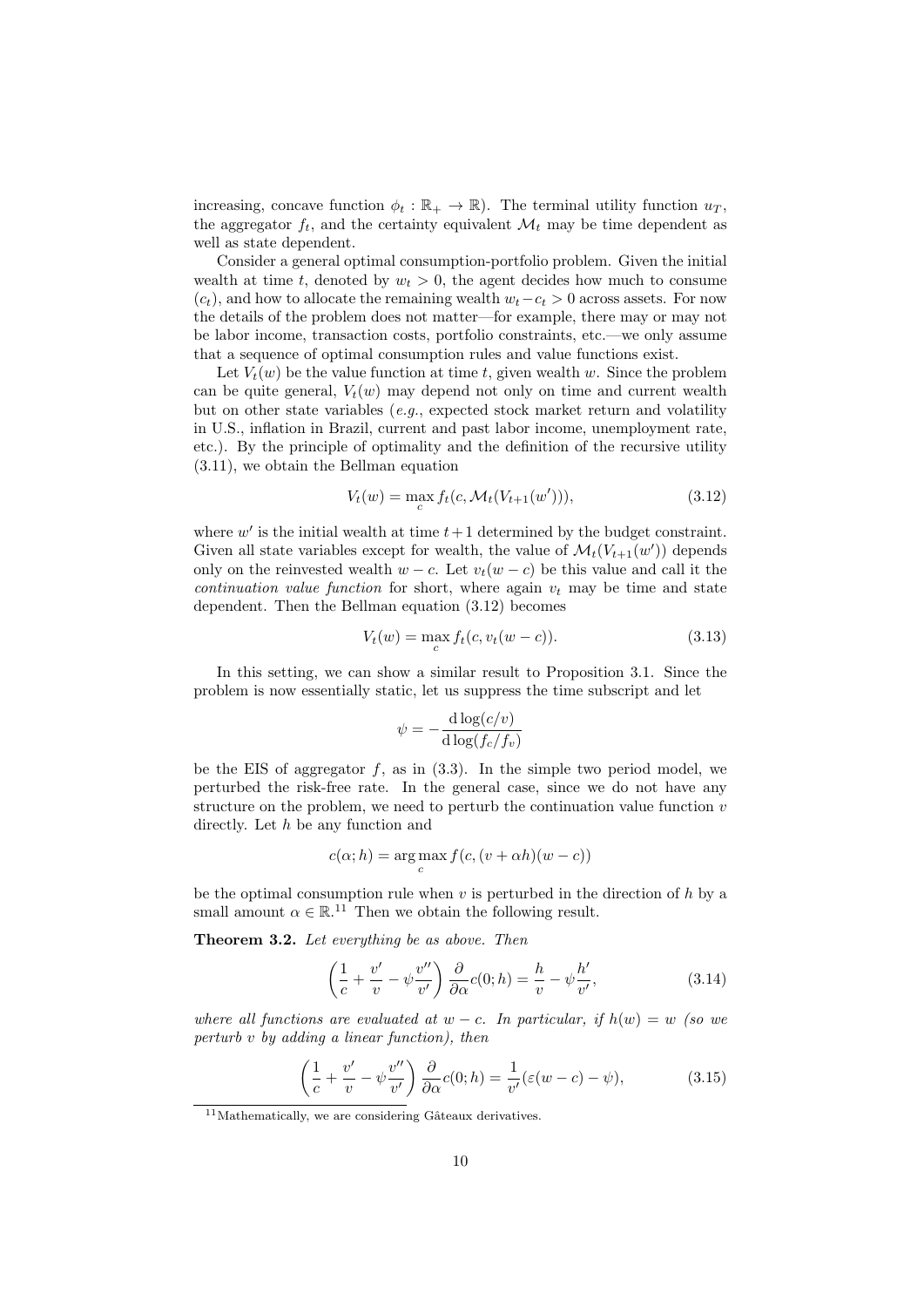where  $\varepsilon(w) = d \log v(w) / d \log w = wv'(w) / v(w)$  is the elasticity of continuation value with respect to reinvested wealth. If in addition v is concave  $(v'' \leq 0)$ , then  $\partial c/\partial \alpha \geqslant 0$  according as  $\psi \leqslant \varepsilon$ .

Proposition 3.1 is clearly a special case of Theorem 3.2. In the setting of Proposition 3.1, the continuation value function is  $v(w) = R_f w + e_2$ , which is affine in w. Set  $h(w) = w$ . Then  $(v + \alpha h)(w) = (R_f + \alpha)w + e_2$ , so changing  $\alpha$  is the same as changing  $R_f$ . Since  $v' = R_f > 0$ ,  $v'' = 0$ , and  $\varepsilon(w) =$  $wv'(w)/v(w) = \frac{R_f w}{R_f w + e_2}$ , it follows from (3.15) that

$$
\left(\frac{1}{c} + \frac{R_f}{R_f(w-c) + e_2}\right) \frac{\partial c}{\partial R_f} = \frac{1}{R_f} \left(\frac{R_f(w-c)}{R_f(w-c) + e_2} - \psi\right),\,
$$

which is precisely (3.4) with  $w = e_1$ .

#### 3.3 Characterization of "bad news"

By Theorem 3.2, assuming that the continuation value function  $v$  is concave, we can identify whether  $\psi \leq \varepsilon$  according as  $dc/d\alpha \geq 0$  at  $\alpha = 0$  when  $v(w)$  is perturbed to  $v(w) + \alpha w$ . More generally, it would be convenient if we can determine under what conditions the continuation value  $v(w)$  increases or decreases. To this end we introduce the following definition.

**Definition 3.3.** Bad news at time t is any exogenous change that makes  $v_t$ smaller.

The following proposition shows that increases in risk aversion, decreases in investment opportunities, and riskier or lower expected investment returns all constitute bad news. For concreteness let  $R_{t+1}(\theta)$  be the gross return on a portfolio  $\theta \in \Theta_t$ , where  $\Theta_t$  is the set of admissible portfolios at time t, and  $y_{t+1}$ be the labor income at time  $t + 1$ . Suppose that the certainty equivalent  $\mathcal{M}_t$ takes the form

$$
\mathcal{M}_t(U) = \phi_t^{-1}(\mathcal{E}_t[\phi_t(U)]),\tag{3.16}
$$

where  $\phi_t : \mathbb{R}_+ \to \mathbb{R}$  is strictly increasing and concave.

Proposition 3.4. The following events constitute bad news at time t:

- 1. the agent becomes more risk averse, i.e.,  $\phi_t$  changes to  $\tilde{\phi}_t$ , where  $g =$  $\tilde{\phi}_t \circ \phi_t^{-1}$  is increasing and concave (Pratt, 1964).
- 2. the investment opportunity shrinks, i.e.,  $\Theta_t$  changes to  $\tilde{\Theta}_t \subset \Theta_t$ .
- 3. the portfolio return and/or labor income become riskier:  $E_{t+1}[\tilde{R}_{t+1}(\theta)] \leq$  $R_{t+1}(\theta)$  and  $E_{t+1}[\tilde{y}_{t+1}] \leq y_{t+1}$ . (For this case we need to assume that  $\phi_t \circ V_{t+1}$  is concave.)

Proof.

Case 1: Agent becomes more risk averse. Let  $w$  be the reinvested wealth at time t and  $w' = R_{t+1}(\theta)w + y_{t+1}$  be the initial wealth at time  $t+1$  determined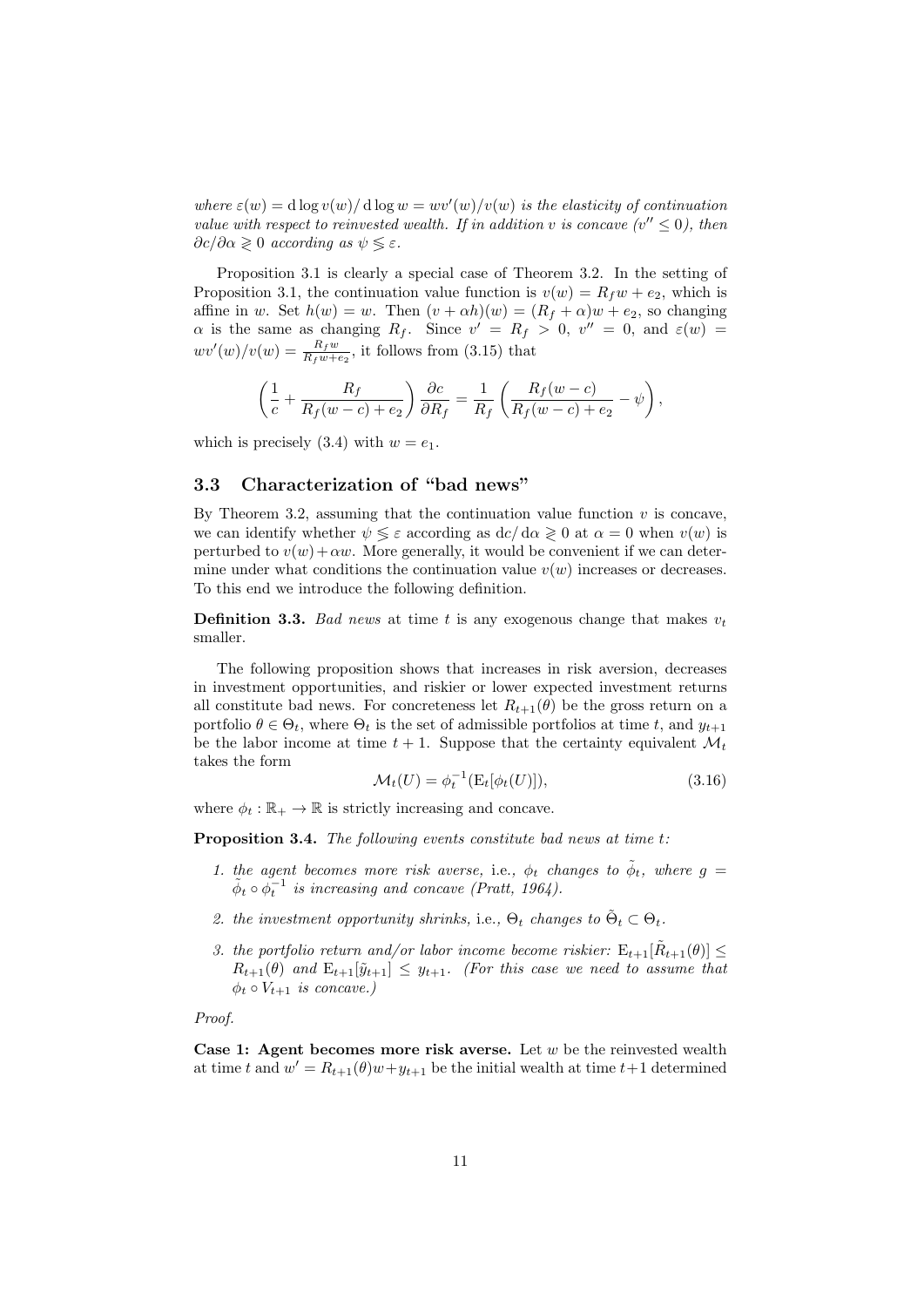by the budget constraint. By the definition of the continuation value function, we have  $v_t(w) = \max_{\theta} \mathcal{M}_t(V_{t+1}(w'))$ . Therefore

$$
\tilde{\phi}_t(\tilde{v}_t(w)) = \max_{\theta} \mathcal{E}_t[\tilde{\phi}_t(V_{t+1}(w'))]
$$
( $\because$  Definition of  $\tilde{v}_t$ )  
\n
$$
= \max_{\theta} \mathcal{E}_t[g(\phi_t(V_{t+1}(w')))]
$$
( $\because g = \tilde{\phi}_t \circ \phi_t^{-1}$ )  
\n
$$
\leq \max_{\theta} g(\mathcal{E}_t(\phi_t(V_{t+1}(w'))))
$$
( $\because$  Jensen's inequality)  
\n
$$
= g\left(\max_{\theta} \mathcal{E}_t(\phi_t(V_{t+1}(w')))\right)
$$
( $\because g$  monotone)  
\n
$$
= g(\phi_t(v_t(w)))
$$
( $\because$  Definition of  $v_t$ )  
\n
$$
= \tilde{\phi}_t(v_t(w)).
$$
( $\because g = \tilde{\phi}_t \circ \phi_t^{-1}$ )

Applying  $\tilde{\phi}_t^{-1}$  to both sides, we obtain  $\tilde{v}_t \leq v_t$ .

Case 2: Investment opportunity shrinks. Suppose the portfolio constraint shrinks to  $\tilde{\Theta}_t \subset \Theta_t$ . Then by the definition of  $v_t$ , we have

$$
\tilde{v}_t(w) = \max_{\theta \in \tilde{\Theta}_t} \phi_t^{-1} \big( \mathbb{E}_t[\phi_t(V_{t+1}(w'))] \big) \leq \max_{\theta \in \Theta_t} \phi_t^{-1} \big( \mathbb{E}_t[\phi_t(V_{t+1}(w'))] \big) = v_t(w).
$$

**Case 3: Environment becomes riskier.** By the definition of  $v_t$ , law of iterated expectations, and Jensen's inequality, we have

$$
\phi_t(\tilde{v}_t(w)) = \max_{\theta} \mathcal{E}_t[\phi_t(V_{t+1}(\tilde{R}_{t+1}(\theta)w + \tilde{y}_{t+1}))]
$$
  
\n
$$
= \max_{\theta} \mathcal{E}_t[\mathcal{E}_{t+1}[\phi_t(V_{t+1}(\tilde{R}_{t+1}(\theta)w + \tilde{y}_{t+1}))]]
$$
  
\n
$$
\leq \max_{\theta} \mathcal{E}_t[\phi_t(V_{t+1}(\mathcal{E}_{t+1}[\tilde{R}_{t+1}(\theta)w + \tilde{y}_{t+1}]))]
$$
  
\n
$$
\leq \max_{\theta} \mathcal{E}_t[\phi_t(V_{t+1}(R_{t+1}(\theta)w + y_{t+1}))] = \phi_t(v_t(w)).
$$

Applying  $\phi_t^{-1}$  to both sides, we obtain  $\tilde{v}_t \leq v_t$ .

We can provide even more examples of "bad news". In Proposition 3.4, the agent uses a single objective or subjective probability measure to calculate the certainty equivalent  $\mathcal{M}_t$ . However, it is possible that she is uncertain about the probability measure itself. To capture such ambiguity, following Hayashi and Miao (2011) and Ju and Miao (2012), we assume that the certainty equivalent is of the form

$$
\mathcal{M}_t(U_{t+1}) = \varphi_t^{-1}(\mathcal{E}_{\mu_t}[\varphi_t(\phi_t^{-1}(\mathcal{E}_{\pi_t}[\phi_t(U_{t+1}))]))],\tag{3.17}
$$

 $\Box$ 

where  $\phi_t$  and  $\varphi_t$  capture risk aversion and ambiguity aversion, respectively.  $\pi_t \in \mathcal{P}_t$  is the subjective probability measure over the state space, and  $\mu_t$  is the subjective probability measure over the set of the underlying stochastic process  $P_t$ . When  $\varphi_t = \phi_t$ , (3.17) reduces to (3.16), where the expectation is taken over  $\mu_t \circ \pi_t$ . If the agent is infinitely ambiguity averse, then (3.17) reduces to

$$
\mathcal{M}_t(U_{t+1}) = \phi_t^{-1} \left( \min_{\pi_t \in \mathcal{P}_t} \mathbb{E}_{\pi_t}[\phi_t(U_{t+1})] \right), \tag{3.18}
$$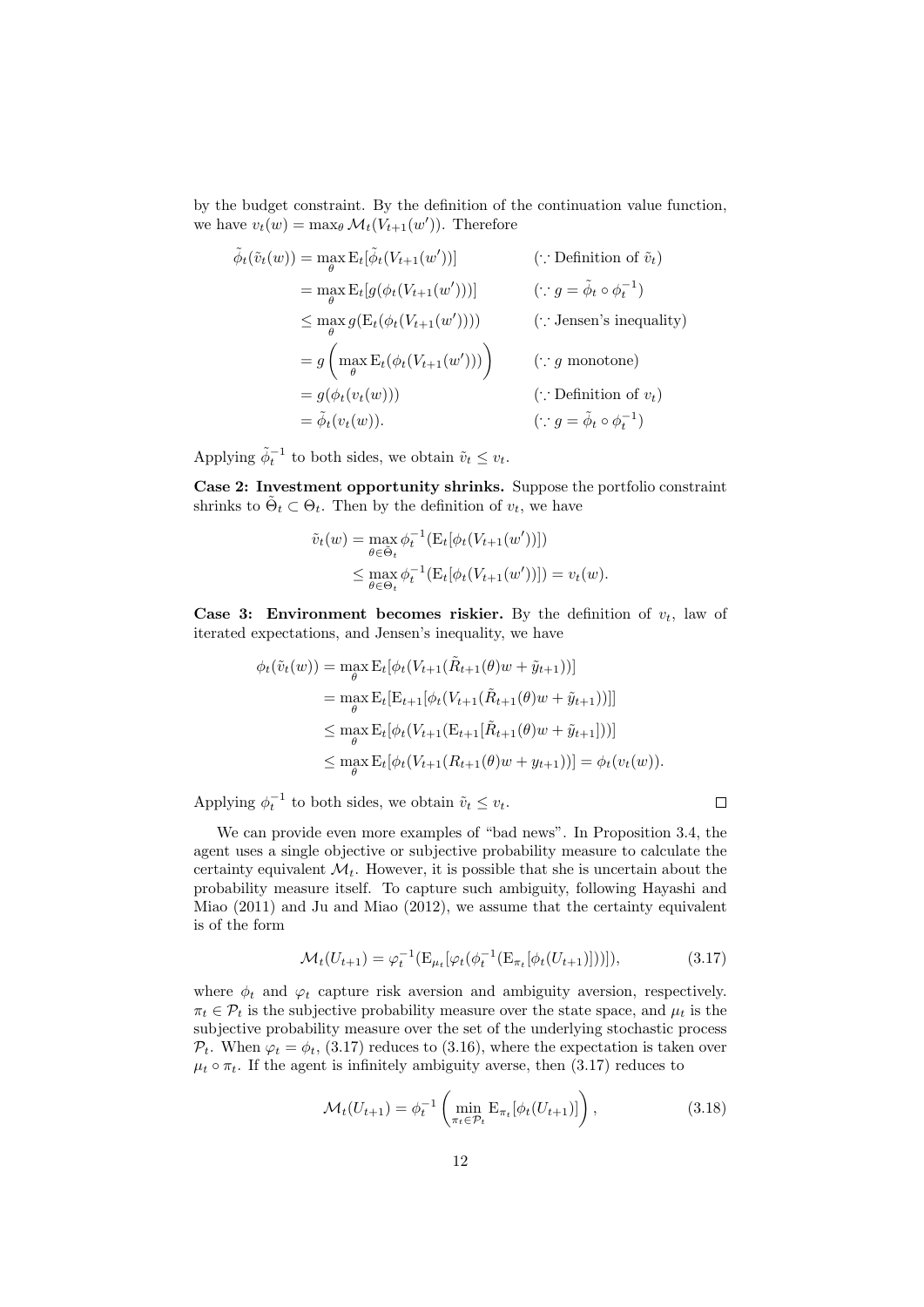the multi-priors model introduced by Gilboa and Schmeidler (1989) and generalized to the intertemporal setting (without the separation of EIS from risk aversion) by Epstein and Schneider (2003) and (with the three-way separation between EIS, risk aversion, and ambiguity aversion) by Hayashi (2005).

In this setting, the following proposition shows that increases in ambiguity aversion or model uncertainty are treated as bad news.

Proposition 3.5. The following events constitute bad news at time t:

- 4. the agent becomes more ambiguity averse, i.e.,  $\varphi_t$  changes to  $\tilde{\varphi}_t$ , where  $g = \tilde{\varphi}_t \circ \varphi_t^{-1}$  is increasing and concave.
- 5. the agent is infinitely ambiguity averse  $(\mathcal{M}_t)$  takes the form (3.18)), and the set of subjective probability measures expands to  $\tilde{\mathcal{P}}_t \supset \mathcal{P}_t$ .

Proof. Analogous to the proof of Proposition 3.4.

 $\Box$ 

## 4 Homothetic case

We have seen so far that whether consumption increases or decreases after learning a bad news crucially depends on whether the EIS is larger than or less than the elasticity of the continuation value with respect to wealth. However, this result cannot be directly used to determine the magnitude of the EIS  $\psi$ , because (i) since the functional form of v is unknown without imposing additional structure, so is its elasticity  $\varepsilon$ , and (ii) exogenous changes in the agent's environment do change  $v$ , but there is no reason why  $v$  should change by a linear function  $\alpha w$ . By imposing additional structure—homogeneity in wealth—we can make Theorem 3.2 applicable.

#### 4.1 Model

**Preferences** Let  $f_t$  be the aggregator and  $\mathcal{M}_t$  be the certainty equivalent that defines the recursive utility. In this section we maintain the following assumptions.

**Assumption 1.** Terminal utility is proportional to consumption:  $u_T(c) = b_T c$ for some random variable  $b_T > 0$ . The aggregator  $f_t : \mathbb{R}_+^2 \to \mathbb{R}_+$  is upper semi-continuous, weakly increasing in both arguments, strictly quasi-concave, and homogeneous of degree 1, i.e.,  $f_t(\lambda c, \lambda v) = \lambda f_t(c, v)$  for all  $\lambda > 0$ .

As before, the aggregator  $f_t$  can be time and state dependent. Assumption 1 essentially says that preferences are homothetic. The reason we assume  $u_T(c)$  =  $b_T c$  is for generality. If the agent cares only about consumption, then  $u_T (c) = c$ (hence  $b_T = 1$ ) would be a natural choice. Alternatively, the agent may have a bequest motive. If preferences over the last period's consumption and bequest are homothetic, then by maximizing over the consumption decision, the last period's value function will be linear in wealth.  $u_T(c) = b_T c$  can be interpreted as such a terminal value function.

**Assumption 2** (CRRA certainty equivalent). The certainty equivalent  $\mathcal{M}_t$ exhibits constant relative risk aversion (CRRA), i.e.,

$$
\mathcal{M}_t(U) = \begin{cases} \mathcal{E}_t[U^{1-\gamma_t}]^{\frac{1}{1-\gamma_t}}, & (\gamma_t \neq 1) \\ \exp\left(\mathcal{E}_t[\log U]\right), & (\gamma_t = 1) \end{cases}
$$
(4.1)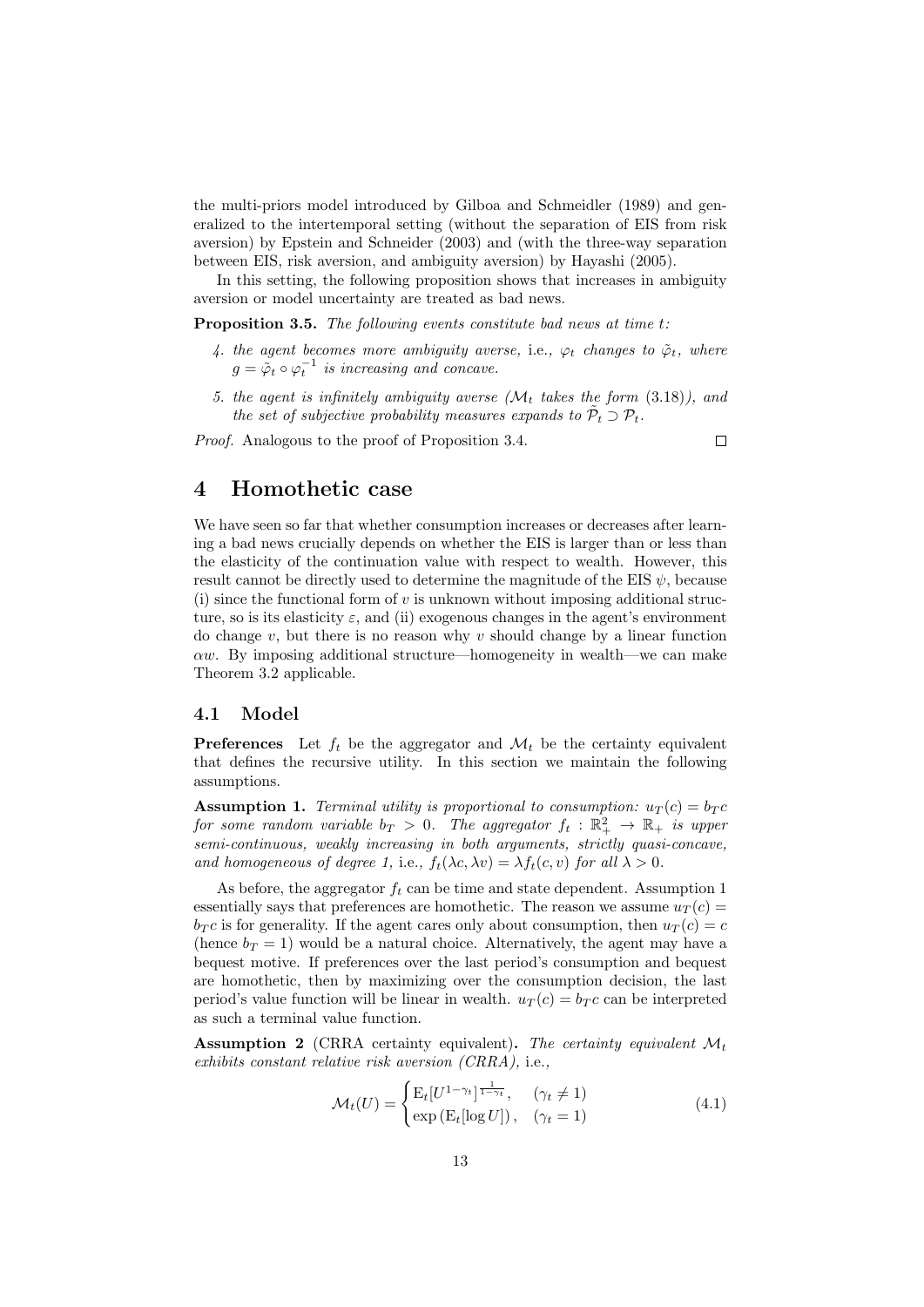where  $\gamma_t > 0$  is the coefficient of relative risk aversion.

Although it is not trivial that we should define the CRRA certainty equivalent for the case  $\gamma_t = 1$  by using the exponential and logarithmic functions, Lemma A.1 in the Appendix shows that it is indeed a natural definition. Again the relative risk aversion (RRA) coefficient  $\gamma_t > 0$  may be time and state dependent.

The recursive preferences satisfying Assumptions 1 and 2 nest Epstein-Zin CRRA/CEIS (constant relative risk aversion/constant elasticity of intertemporal substitution) preferences, which obtain by setting  $u_T(c) = c$ ,  $f_t(c, v) = c$  $((1 - \beta)c^{1-1/\psi} + \beta v^{1-1/\psi})^{\frac{1}{1-1/\psi}},$  and  $\gamma_t = \gamma$ , where  $\psi > 0$  is the elasticity of intertemporal substitution and  $0 < \beta < 1$  is the discount factor. Of course, we get the standard additive CRRA preference when  $\psi = 1/\gamma$ .

Clearly we can allow for ambiguity aversion by using the form (3.17) with  $\phi_t(x) = \frac{x^{1-\gamma_t}}{1-\gamma_t}$  $rac{x^{1-\gamma_t}}{1-\gamma_t}$  and  $\varphi_t(x) = \frac{x^{1-\eta_t}}{1-\eta_t}$  $\frac{x-\eta_t}{1-\eta_t}$ , where  $\gamma_t, \eta_t > 0$  are the relative risk aversion and ambiguity aversion coefficients.

**Investment opportunity** There are finitely many assets indexed by  $j \in J =$  $\{1, \ldots, J\}$ . Asset returns are exogenous from the perspective of the investor, *i.e.*, the investor is a price taker. Let  $R_{t+1}^j \geq 0$  be the gross return on asset j between time t and  $t + 1$ , which is a random variable. Let  $\theta^j$  be the fraction of wealth invested in asset j.  $\theta^j > 0$  (< 0) means a long (short) position in asset j. Let  $\theta = (\theta^1, \dots, \theta^J)$  be the portfolio, where  $\sum_{j=1}^J \theta^j = 1$ . At each point in time, the investor may be constrained in the asset position she can take. For example, she may face margin or short sales constraints. Let  $\Theta_t \subset \mathbb{R}^J$  be the set of feasible portfolios at time  $t$ , which again can be time and state dependent.

Let  $\theta \in \Theta_t$  be a portfolio. The gross return on this portfolio between time t and  $t + 1$  is denoted by

$$
R_{t+1}(\theta) = \sum_{j=1}^{J} R_{t+1}^{j} \theta^{j}.
$$
\n(4.2)

If short sales are allowed, it may be the case that  $R_{t+1}(\theta) \leq 0$  in some states, leaving the agent with negative wealth. We rule out this possibility by letting the agent with negative wealth bankrupt and get utility  $-\infty$ , so she chooses only portfolios that satisfy  $R_{t+1}(\theta) > 0$  almost surely. By redefining the portfolio constraint if necessary, we assume that  $R_{t+1}(\theta) > 0$  almost surely for all  $\theta \in \Theta_t$ .

**Assumption 3.** The portfolio constraint  $\Theta_t \subset \mathbb{R}^J$  is nonempty, compact, and convex, and  $R_{t+1}(\theta) > 0$  almost surely for all  $\theta \in \Theta_t$ .

Assumption 3 implies that there is some limit to short sales (compactness) and that portfolios are infinitely divisible (convexity). These assumptions are quite natural in a developed capital market.

Optimal consumption-portfolio decision The investor is endowed with initial wealth (capital)  $w_0 > 0$  in period 0 but nothing thereafter. Her budget constraint is therefore

$$
w_{t+1} = R_{t+1}(\theta_t)(w_t - c_t),
$$
\n(4.3)

where  $w_t$  is wealth at the beginning of time t,  $c_t$  is consumption, and  $\theta_t \in$  $\Theta_t$  is the portfolio. The objective of the agent is to maximize the recursive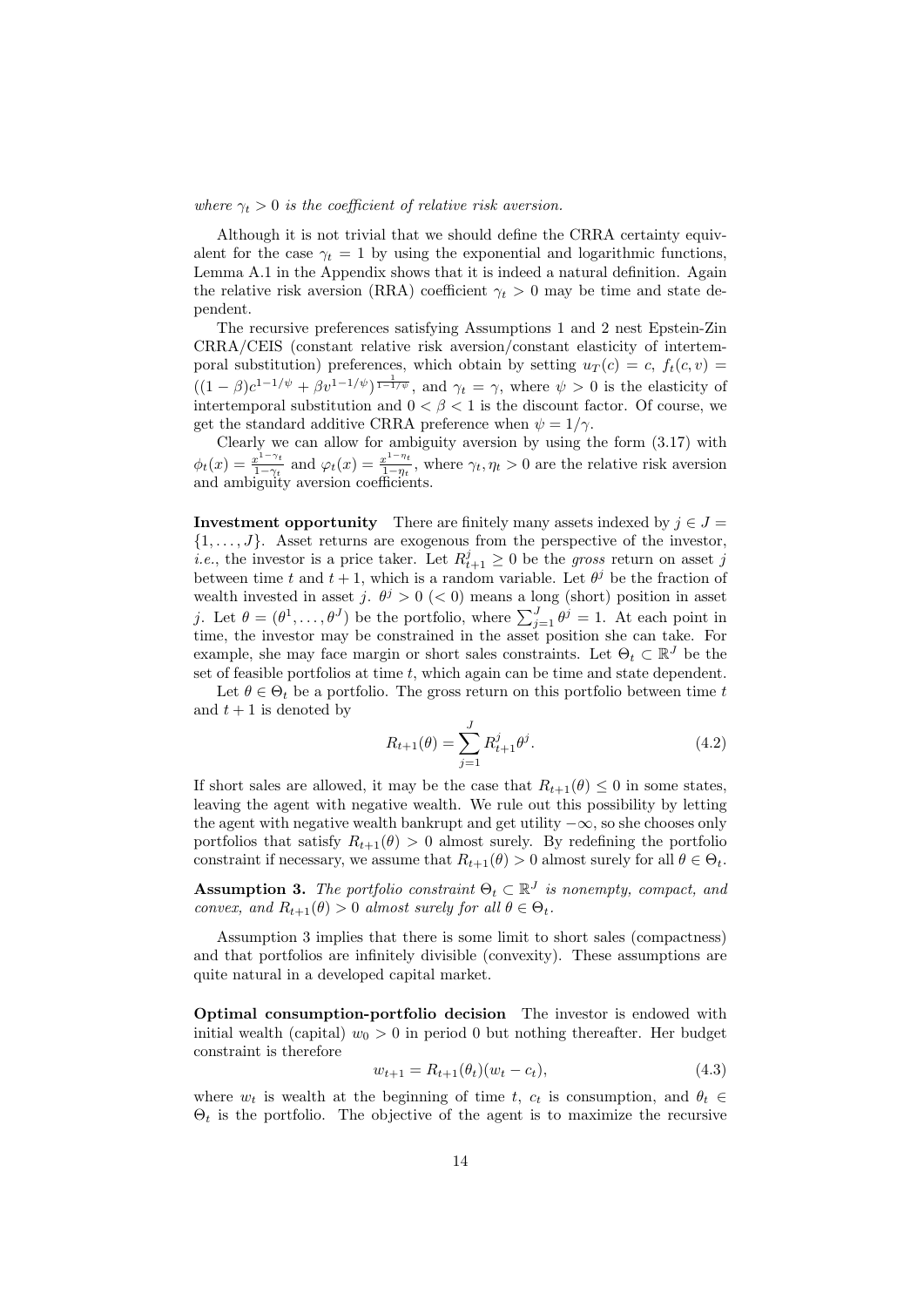utility defined by (3.11) subject to the budget constraint (4.3) and the portfolio constraint  $\theta_t \in \Theta_t$ .

Let  $V_t(w)$  be the value function of the agent with wealth w at time t. Substituting the budget constraint into the definition of recursive utility, we obtain the Bellman equation

$$
V_t(w) = \max_{\substack{0 \le c \le w \\ \theta \in \Theta_t}} f_t \left( c, \mathcal{E}_t[V_{t+1}(R_{t+1}(\theta)(w-c))^{1-\gamma_t}]^{\frac{1}{1-\gamma_t}} \right). \tag{4.4}
$$

The following lemma, which generalizes the classic portfolio problems of Samuelson (1969) and Hakansson (1970, 1971), shows that the optimal consumptionportfolio rule and the value function are linear.

**Lemma 4.1.** Suppose Assumptions  $1-3$  hold. Define  ${b_t}_{t=0}^{T-1}$  by

$$
b_t = \max_{0 \le \tilde{c} \le 1} f_t \left( \tilde{c}, (1 - \tilde{c}) \max_{\theta \in \Theta_t} \mathcal{E}_t [(b_{t+1} R_{t+1}(\theta))^{1 - \gamma_t}]^{\frac{1}{1 - \gamma_t}} \right) \tag{4.5}
$$

and let  $\tilde{c}_t$ ,  $\theta_t$  be maximizers of (4.5). Then the value function is  $V_t(w) = b_t w$ , the optimal consumption rule is  $c = \tilde{c}_t w$ , and the optimal portfolio is  $\theta_t$ .

*Proof.* If  $t = T$ , there is no portfolio decision to make and the value function is  $V_T(w) = \max_{0 \leq c \leq w} b_T c = b_T w$ . Assume that the claim holds for time  $t + 1$ onwards. Then

$$
V_t(w) = \max_{\substack{0 \leq c \leq w \\ \theta \in \Theta_t}} f_t \left( c, \mathcal{E}_t [V_{t+1}(R_{t+1}(\theta)(w-c))^{1-\gamma_t}]^{\frac{1}{1-\gamma_t}} \right)
$$
  
\n
$$
= \max_{\substack{0 \leq c \leq w \\ \theta \in \Theta_t}} f_t \left( c, \mathcal{E}_t [(b_{t+1}R_{t+1}(\theta)(w-c))^{1-\gamma_t}]^{\frac{1}{1-\gamma_t}} \right)
$$
  
\n
$$
= \max_{0 \leq c \leq w} f_t \left( c, (w-c) \max_{\theta \in \Theta_t} \mathcal{E}_t [(b_{t+1}R_{t+1}(\theta))^{1-\gamma_t}]^{\frac{1}{1-\gamma_t}} \right)
$$
  
\n
$$
= w \max_{0 \leq \tilde{c} \leq 1} f_t \left( \tilde{c}, (1-\tilde{c}) \max_{\theta \in \Theta_t} \mathcal{E}_t [(b_{t+1}R_{t+1}(\theta))^{1-\gamma_t}]^{\frac{1}{1-\gamma_t}} \right) = b_t w,
$$

where the first line is the Bellman equation  $(4.4)$ , the second line is by the induction hypothesis  $V_{t+1}(w) = b_{t+1}w$ , the third line is by the monotonicity and the upper semi-continuity of  $f$ , and the fourth line is by the homotheticity of  $f$  and  $(4.5)$ .  $\Box$ 

Remark. The acute reader may have noticed that in order to justify the above proof, we need in addition the continuity of  $E_t[(b_{t+1}R_{t+1}(\theta))^{1-\gamma_t}]$  with respect to  $\theta$  so that the maximum with respect to  $\theta \in \Theta_t$  is attained. We can prove the continuity using the Dominated Convergence Theorem, provided that the integrand is bounded above by some integrable function. This is the case, for example, if all random variables take finitely many values. In Lemma 4.1 we implicitly assume that some sufficient condition for continuity is satisfied.

**Remark.** Since by Assumption 1 the aggregator  $f$  is strictly quasi-concave, the optimal consumption rule  $\tilde{c}_t$  is unique. Since the portfolio constraint  $\Theta_t$  is convex and the objective function for the optimal portfolio problem

$$
\frac{1}{1 - \gamma_t} \mathbf{E}_t[(b_{t+1}R_{t+1}(\theta))^{1 - \gamma_t}]
$$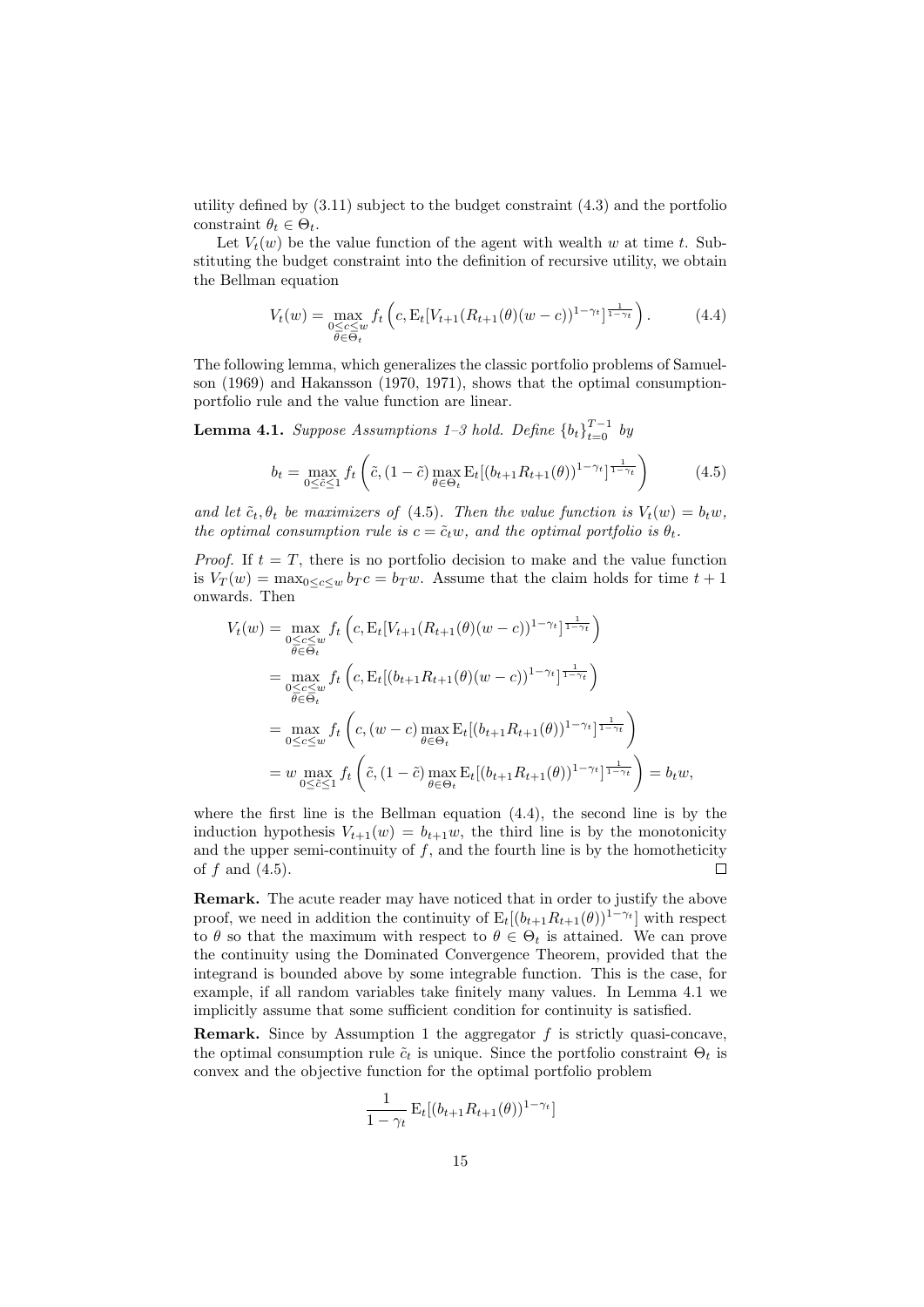is concave, the optimal portfolios form a convex set. If, in addition, there are no redundant assets (so asset returns  $R_{t+1}^1, \ldots, R_{t+1}^J$  are linearly independent), then the optimal portfolio is unique.

#### 4.2 Response of consumption to "bad news"

Armed with Lemma 4.1, we apply Theorem 3.2 to the homothetic case. By homogeneity, the value function is linear:  $V_t(w) = b_t w$ . By the proof of Lemma 4.1, the continuation value function is

$$
v_t(w) = w \max_{\theta \in \Theta_t} \mathcal{E}_t[(b_{t+1}R_{t+1}(\theta))^{1-\gamma_t}]^{\frac{1}{1-\gamma_t}} =: \rho_t w,
$$
\n(4.6)

which is also linear. Then the elasticity of continuation value is identically equal to 1, and any exogenous change in the agent's environment affects only the coefficient of the continuation value. Since  $v_t(w) + \alpha w = (\rho_t + \alpha)w$ , perturbing the continuation value by a linear function is equivalent to changing  $\rho$ . Therefore by Theorem 3.2 we immediately obtain the following results.

Corollary 4.2. Suppose Assumptions 1–3 hold. Then

$$
\left(\frac{1}{c} + \frac{1}{w - c}\right)\frac{\partial c}{\partial \rho} = \frac{1}{\rho}(1 - \psi). \tag{4.7}
$$

In particular,  $\partial c/\partial \rho \geq 0$  according as  $\psi \leq 1$ .

*Proof.* Since  $v(w) = \rho w$ , we have  $v' = \rho$ ,  $v'' = 0$ , and  $\varepsilon = w v'(w)/v(w) = 1$ . Substituting these quantities into (3.15) and evaluating at  $w - c$ , we obtain  $(4.7).$  $\Box$ 

Corollary 4.3. Let  $s \leq t$ . Then  $\partial c_s / \partial \rho_t \geq 0$  according as  $\psi \leq 1$ .

*Proof.* Since the aggregator is monotonic, when  $\rho_t$  goes up or down, so does  $\rho_s$ for all  $s \leq t$ . Hence the conclusion holds by Corollary 4.2.  $\Box$ 

Corollary 4.3 shows that when the agent learns that the coefficient of the continuation value will become smaller at some future date, the agent will decrease (increase) consumption in every prior date if  $\psi < 1$  ( $\psi > 1$ ). Furthermore, since  $v_t(w) = \rho_t w$ , according to Definition 3.3 a bad news is any exogenous event that decreases  $\rho_t$ . By Propositions 3.4 and 3.5, increases in risk or ambiguity aversion, reduction in investment opportunities, and riskier or more uncertain environment all constitute bad news.<sup>12</sup>

So far, we have derived comparative statics of the saving rate of a single investor, who takes asset returns as given. The same result holds in a general equilibrium model studied by Toda (2014). In this model, there are a continuum of ex ante identical agents indexed by  $i \in I = [0, 1]$ . There are J constantreturns-to-scale stochastic saving technologies indexed by  $j \in J = \{1, \ldots, J\}$ . The gross investment return of agent  $i$  on technology  $j$  between time  $t$  and

<sup>12</sup>Working with additive CRRA preferences, many papers have found that increased risk increases or decreases savings depending on whether relative risk aversion is greater or less than 1 (Phelps, 1962; Levhari and Srinivasan, 1969; Merton, 1969; Sandmo, 1970; Rothschild and Stiglitz, 1971). Corollary 4.2 is considerably more general, and what matters is the EIS, not risk aversion.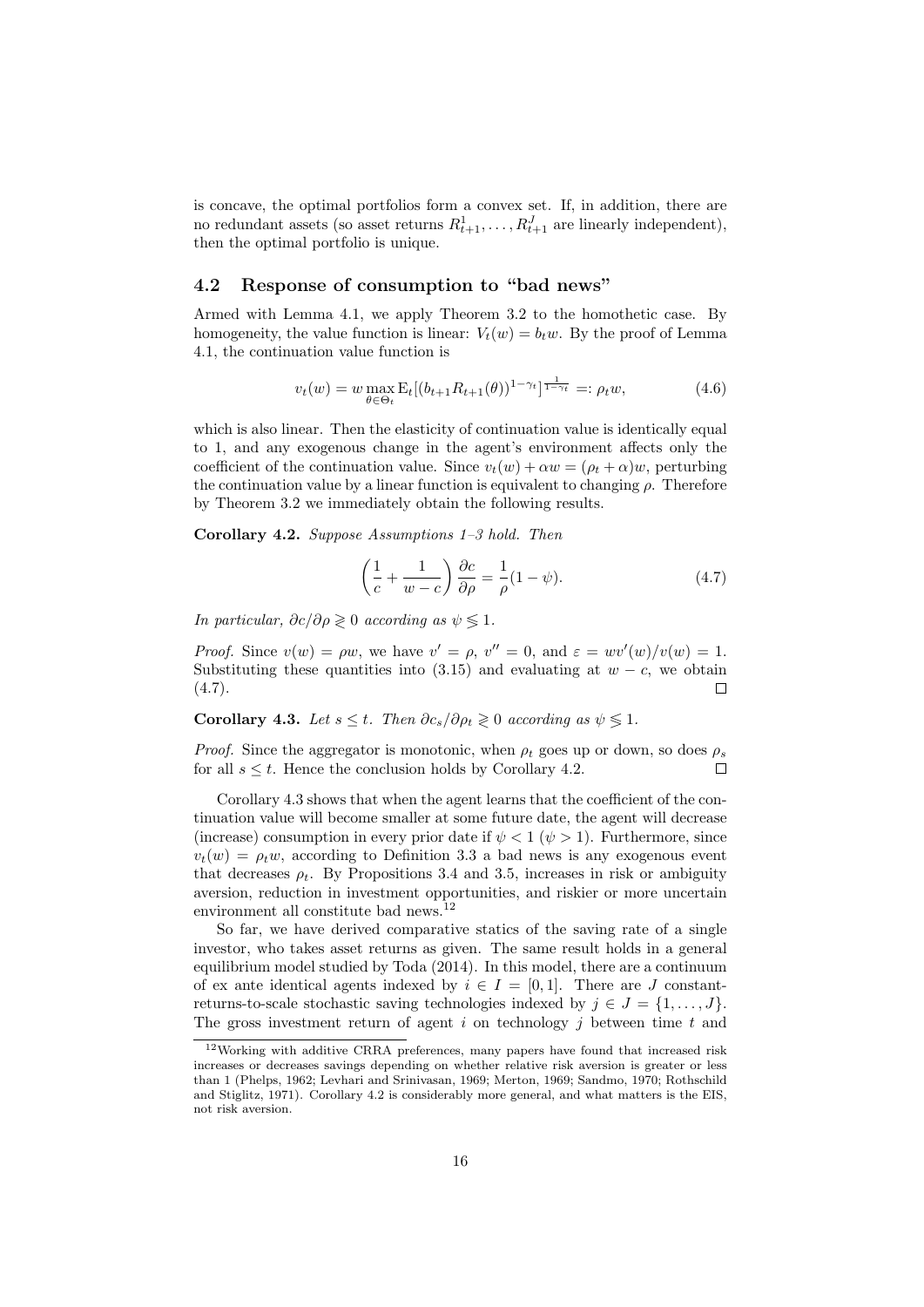$t+1$  is denoted by  $A^j_{i,t+1}$ . Thus if agent i invests capital K at the end of period t, she will collect capital  $A_{i,t+1}^j K$  at the beginning of period  $t + 1$ . The subscript i indicates that the investor may face idiosyncratic risk. Let  $\mathcal{F}_{it}$  be agent *i*'s information set and  $\mathcal{F}_t = \bigcap_i \mathcal{F}_{it}$  be the  $\sigma$ -algebra generated by the aggregate variables. Assume that agents are symmetric, so  $A_{it}^j$  is i.i.d. across agents conditional on  $\mathcal{F}_t$ , and that the idiosyncratic risk is transitory (since  $A$ 's are rates of return, the shocks are permanent in levels), so the distribution of  $A_{i,t+1}^j$  conditional on  $\mathcal{F}_{it}$  is the same as the one conditional on  $\mathcal{F}_t$ . One can also allow for arbitrarily many assets in zero net supply, whose dividends are  $\mathcal{F}_t$ -measurable.

Under these assumptions and using a similar argument to Toda (2014), we can show that there exists a unique equilibrium, the zero net supply assets are not traded in equilibrium, and that the optimal consumption-portfolio rule is the one in Lemma 4.1 with  $R_{t+1}(\theta)$  replaced by

$$
R_{i,t+1}(\theta) = \sum_{j=1}^{J} A_{i,t+1}^{j} \theta^{j}.
$$

Since the structure of the general equilibrium model is identical to that of a single agent problem, Proposition 3.4 continues to hold. We note this result in the following corollary.

Corollary 4.4. The following constitutes bad news:

3' the vector of investment returns  $A_{i,t+1} = (A_{i,t+1}^1, \ldots, A_{i,t+1}^J)$  becomes riskier to (second-order stochastically dominates)  $\tilde{A}_{i,t+1}$ , so

$$
\mathrm{E}\left[\tilde{\mathbf{A}}_{i,t+1}\,\Big|\,\mathbf{A}_{i,t+1}\right]\leq \mathbf{A}_{i,t+1}.
$$

## 5 Empirical identification strategies

Here, we will discuss how to develop formal econometric tests of the comparative statics developed in the previous section. Given our above concerns about the identification issues caused by general equilibrium effects, we will emphasize tests which rely on the availability of panel data on consumption/savings.

In the framework developed thus far, the subscript on the value function may be interpreted as indexing either age or calendar time. To make a clearer distinction between the two, we will index the value function by  $a$ , setting  $A := T$ , and add a second subscript t for calendar time.  $V_{a,t}^i(w)$  will denote the value function of agent i, who is a years old with wealth  $w$  at calendar time t. We will do the same with risk aversion coefficients and portfolio constraints, which can depend on calendar time and age. The  $i$  notation allows for cross-sectional heterogeneity in preferences, constraints, and/or investment opportunities. Next, we place structure on the state space governing the common and individualspecific variation in determinants of the portfolio problem over time.

Assumption 4. The following statements are true:

1. The aggregate state of the economy at time t is denoted by  $s_t$ , where  $\{s_t\}$ is an exogenous, stationary, finite-dimensional, Markov process.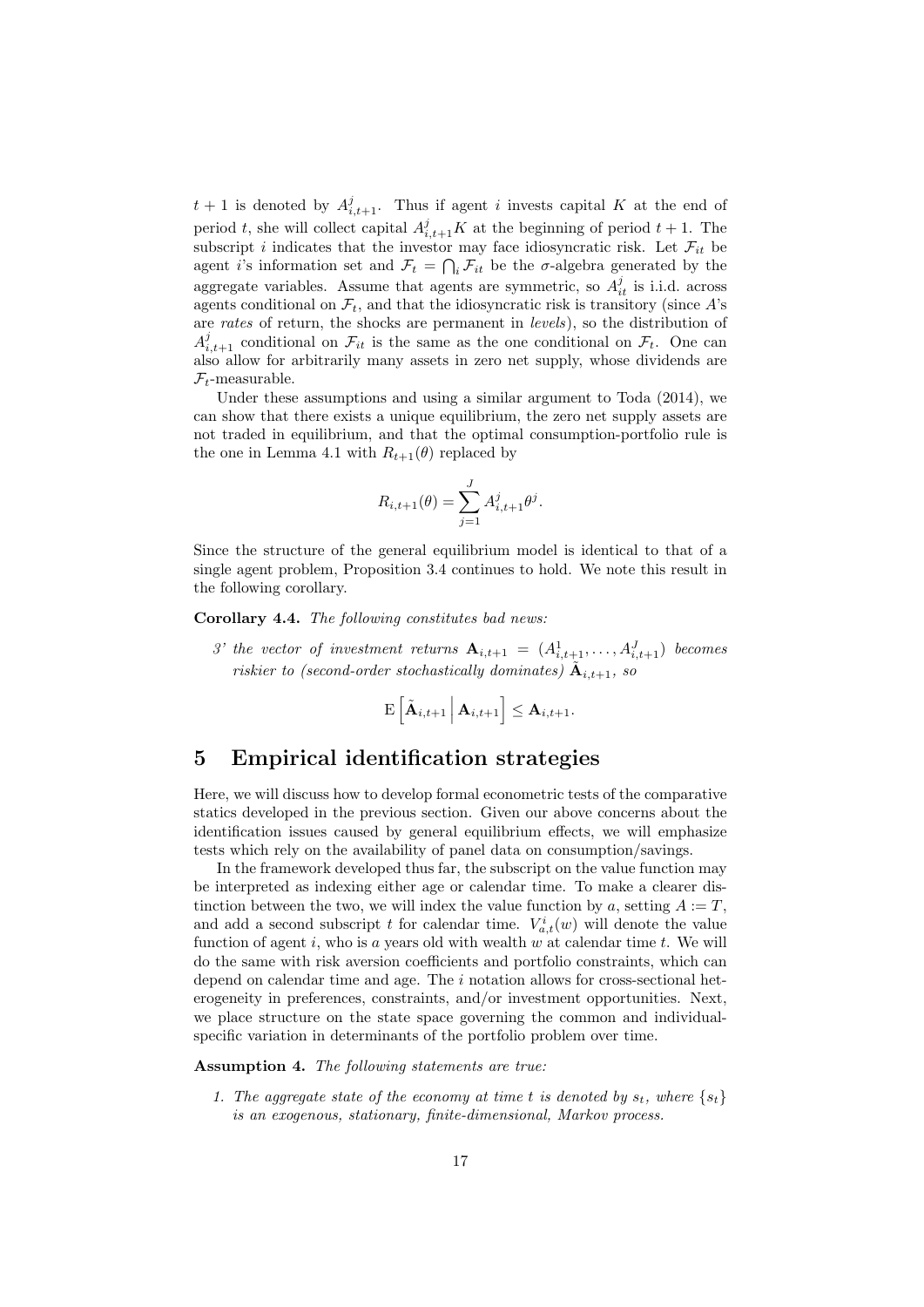2. Conditional on  $s_t$ , all cross-sectional variation in preferences and investment opportunities is completely characterized by the Markovian random vector  $\{\alpha_{it}\}\$ , which satisfies  $\alpha_{i,t+1} \perp \alpha_{j,t+1} | s_{t+1}, s_t, \alpha_{it}, \alpha_{jt}$  for all  $i \neq j$ . The distribution of  $\alpha_{i,t+1}$  given individual i's information set at time t only depends on  $\alpha_{it}$  and  $s_t$ .

Assumption 4.1 imposes stationarity restrictions on the variation in investment opportunities over calendar time. Changes in  $s_t$  generate common time series variation in realized returns and characteristics of the future portfolio choice problem across investors. Next, Assumption 4.2 allows for heterogeneity of a fairly general form. For example, investors may differ in their degrees of risk aversion, portfolio constraints, and return distributions. While, at first glance, heterogeneity in returns might seem like an unnatural assumption, differences in tax rates, portfolio management fees and/or transaction costs are all capable of generating return differentials in the data. These cross-sectional differences may be persistent over time (via the Markov structure of  $\alpha_{it}$ ), and changes in the aggregate states can interact with changes in the cross-sectional distribution of  $\alpha$  in general ways.

When Assumptions 1–4 hold, it immediately follows that the value function is linear and takes the form:  $V_{a,t}^{i}(w) = b_a(\alpha_{it}, s_t)w$ . Analogously, the continuation value per dollar of future wealth satisfies  $\rho_{a,t}^i = \rho_a(\alpha_{it}, s_t)$ . If consumption, wealth, and  $\rho_{a,t}^{i}$  were observable, then (4.7) implies a very straightforward way to estimate the EIS, provided that it is stable over time or across individuals. To see this, rewriting (4.7), we obtain

$$
\psi_t = 1 - \frac{\partial \log \frac{c_t}{w_t - c_t}}{\partial \log \rho_t},
$$

so EIS is 1 minus the elasticity of consumption-to-savings ratio with respect to  $\rho$ . Thus constant savings rates would imply a unit EIS.

Most estimates of the EIS from the literature predominantly rely on (calendar) time series variation in rates of return. These approaches compare savings behavior in different aggregate states, which are characterized by different values of  $s_t$  and  $s_{t+k}$ . If, for example, investment opportunities are more attractive in  $s_t$  relative to  $s_{t+k}$  and other aspects of the portfolio problem are held constant, then we can partially identify the EIS by testing whether similar types of agents save more or less at time  $t + k$  or t.

Given our results above, one can use many different sources of identifying variation which involve different realizations of  $\{\alpha_{it}\}\$  across agents, rather than the aggregate state  $s_t$ . Suppose that, due to a bad realization of  $\alpha_{it}$ , investor i learns at  $t$  that her future investment opportunities will look less attractive e.g., because her capital income will be taxed at a higher rate or her future portfolio constraints tighten—relative to a different investor  $j$ , who had a similar value of  $\alpha_{j,t-1}$  (so  $\alpha_{j,t-1} \approx \alpha_{i,t-1}$ ) but whose realization of  $\alpha_{jt}$  left her expectations about the individual-specific component of future investment opportunities unchanged. Then, regardless of the realization of the aggregate state  $s_t$ , if both investors have an EIS  $< 1$ , our model would predict that her savings rate would increase relative to agent j—i.e.,  $\log(c_{it}/w_{it}) - \log(c_{jt}/w_{it}) \leq 0$ , whereas  $\log(c_{i,t-1}/w_{i,t-1}) - \log(c_{i,t-1}/w_{i,t-1}) = 0$ . Further note that, if both agents held similar portfolios (as would be the case if  $\alpha_{i,t-1} = \alpha_{i,t-1}$ ), then  $\Delta w_{it} = \Delta w_{it}$ , which further implies a testable restriction which may be written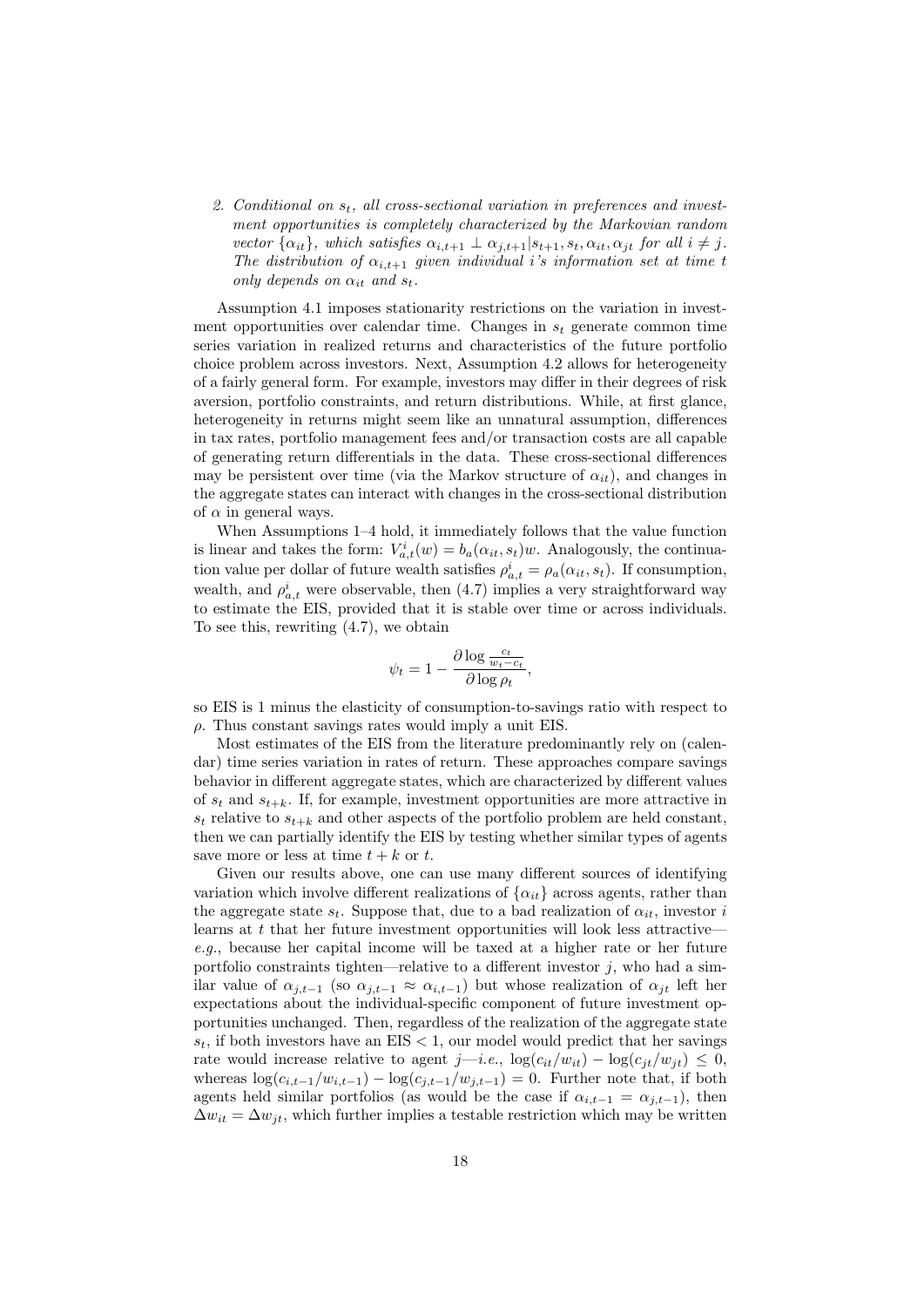in terms of consumption growth:  $\log(c_{it}/c_{i,t-1}) - \log(c_{jt}/c_{j,t-1}) \leq 0$ . We could also substitute out consumption using the budget constraint and test equivalent conditions on savings/reinvestment rates.

These simple comparative statics lend themselves naturally to differencesin-differences estimation procedures, and are testable with panel or repeated cross-sectional data on consumption and wealth. For concreteness, imagine that the econometrician can observe a binary variable  $d_{it} := d_t(\alpha_{it})$  which identifies whether or not an individual receives bad news about future investment opportunities at time t. In our example above,  $d_t(\alpha_{it}) = 1$  and  $d_t(\alpha_{jt}) = d_{t-1}(\alpha_{j,t-1}) = d_{t-1}(\alpha_{i,t-1}) = 0$ . If the "treated" and "control" groups both have similar levels of wealth at  $t-1$ , and variation in  $d_{it}$  is independent of all other individual characteristics (particularly preferences and the realized return on wealth from  $t - 1$  to t), then one can simply compare the consumption levels of the two groups.<sup>13</sup> If wealth is observable or we have panel or pseudo-panel data, then the requisite identifying assumptions are even weaker. Finally, measurement errors in either consumption or wealth are no cause for concern if they are orthogonal to the instrument  $d_{it}$ .

## 6 Conclusion

Essentially any dynamic model involves a tradeoff between consumption today and consumption tomorrow, which is characterized by the EIS. Both positive predictions and normative implications from dynamic models depend fundamentally on this tradeoff. For example, agents' preferences about macroeconomic stabilization and predicted responses to changes in monetary and/or fiscal policy changes are fundamentally linked to the EIS. These estimates also play a critical role in determining the costs of distortionary capital taxation. Yet, despite its central role in these calculations, there remains a substantial debate about its magnitude. Our new empirical identification methodology can enable researchers to provide a new perspective on this longstanding debate.

<sup>&</sup>lt;sup>13</sup>If we have panel data on consumption, then we can compare consumption growth of treated individuals with similar controls, eliminating the requirement that initial wealth levels are the same. The same idea works with repeated cross-sections if the source of identifying variation is related to spatial variation—for instance, if one state raises its capital tax rate relative to another. One could compare average consumption levels in treated states with control states after the law change, relative to the levels of similar individuals in the period prior to the change.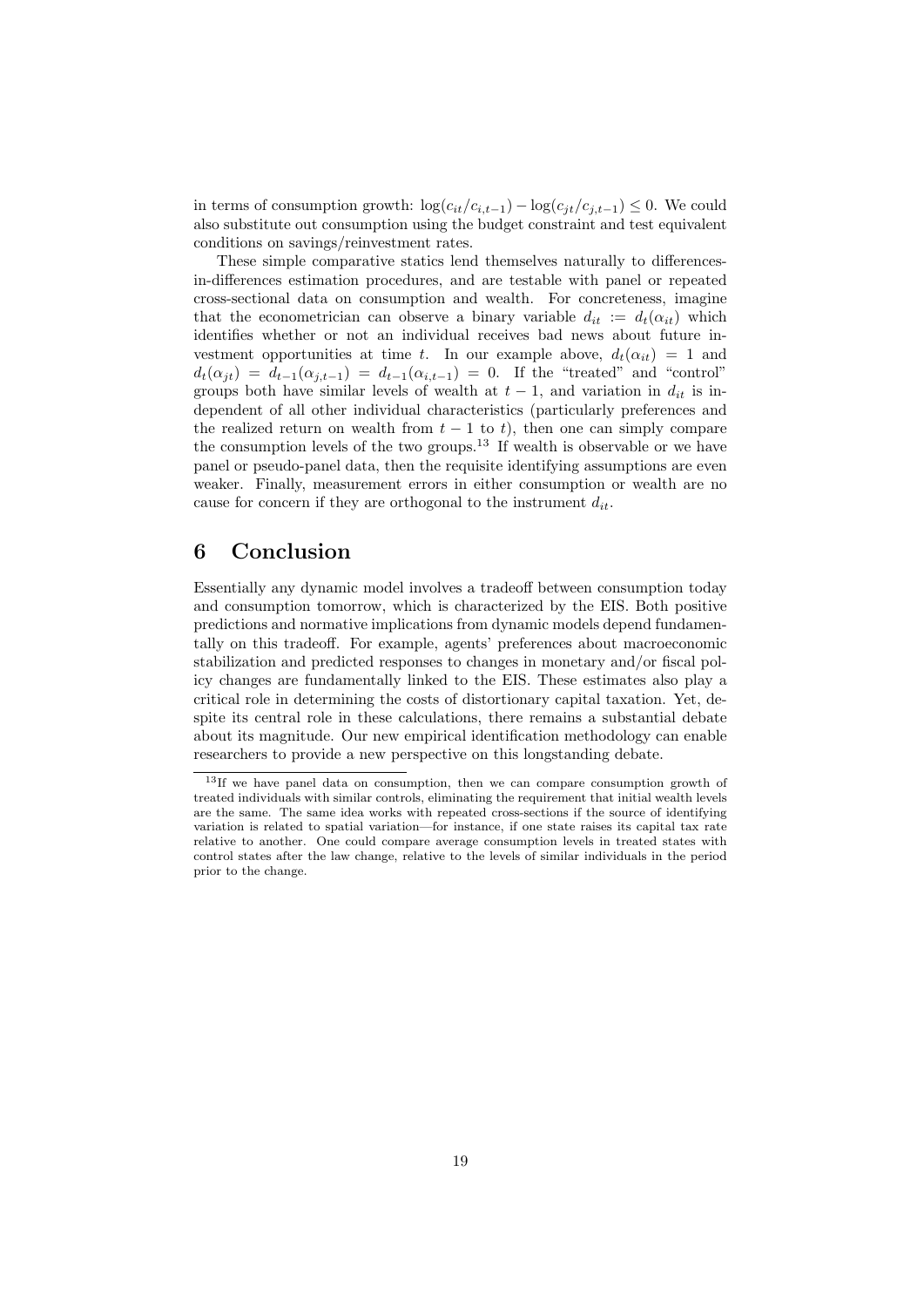## A Proofs

**Proof of Proposition 3.1.** By the budget constraint we have  $c_2 = R_f (e_1$  $c_1$  +  $e_2$  > 0. Therefore by the definition of EIS,

$$
\psi = \frac{\partial \log(c_2/c_1)}{\partial \log R_f} = R_f \frac{\partial}{\partial R_f} (\log(R_f(e_1 - c) + e_2) - \log c)
$$

$$
= R_f \left( \frac{e_1 - c - R_f \frac{\partial c}{\partial R_f}}{R_f(e_1 - c) + e_2} - \frac{1}{c} \frac{\partial c}{\partial R_f} \right)
$$

$$
\iff R_f \left( \frac{1}{c} + \frac{R_f}{R_f(e_1 - c) + e_2} \right) \frac{\partial c}{\partial R_f} = \frac{R_f(e_1 - c)}{R_f(e_1 - c) + e_2} - \psi.
$$

Dividing both sides by  $R_f > 0$ , we obtain (3.4).

**Proof of Theorem 3.2.** Let  $c = c(\alpha; h)$ ,  $v = (v + \alpha h)(w - c)$ , and  $c_{\alpha} = \frac{dc}{d\alpha}$ . Then by the chain rule, at  $\alpha = 0$  we obtain

$$
\frac{\mathrm{d}}{\mathrm{d}\alpha}\log(c/v) = \frac{c_{\alpha}}{c} - \frac{-v'c_{\alpha} + h}{v}.
$$

Since  $c = c(\alpha; h)$  solves

$$
\max_{c} f(c, (v + \alpha h)(w - c)),
$$

by the first-order condition we have

$$
f_c - f_v(v' + \alpha h') = 0 \iff \log \frac{f_c}{f_v} = \log(v' + \alpha h'),
$$

where  $v', h'$  are evaluated at  $w - c$ . Again by the chain rule,

$$
\frac{\mathrm{d}}{\mathrm{d}\alpha}\log\frac{f_c}{f_v} = \frac{-v''c_\alpha + h'}{v'}.
$$

By the definition of EIS, we obtain

$$
\psi = -\frac{\frac{c_{\alpha}}{c} - \frac{-v'c_{\alpha} + h}{v}}{\frac{-v''c_{\alpha} + h'}{v'}}
$$
\n
$$
\iff \frac{\psi}{v'}(-v''c_{\alpha} + h') = -\frac{c_{\alpha}}{c} + \frac{1}{v}(-v'c_{\alpha} + h)
$$
\n
$$
\iff \left(\frac{1}{c} + \frac{v'}{v} - \psi\frac{v''}{v'}\right)c_{\alpha} = \frac{h}{v} - \psi\frac{h'}{v'},
$$

which is (3.14). If  $h(w) = w$ , then the right-hand side becomes

$$
\frac{w-c}{v(w-c)} - \psi \frac{1}{v'(w-c)} = \frac{1}{v'(w-c)} (\varepsilon(w-c) - \psi),
$$

where  $\varepsilon(w) = wv'(w)/v(w)$  is the elasticity of v. Since the value function is increasing in wealth, we have  $v' > 0$ . Therefore if  $v'' \le 0$ , then  $\frac{1}{c} + \frac{v'}{v} - \psi \frac{v''}{v'}$  $\frac{v^{\prime\prime}}{v^{\prime}} > 0$ unambiguously, so  $dc/d\alpha \geq 0$  according as  $\psi \leq \varepsilon$ .

 $\Box$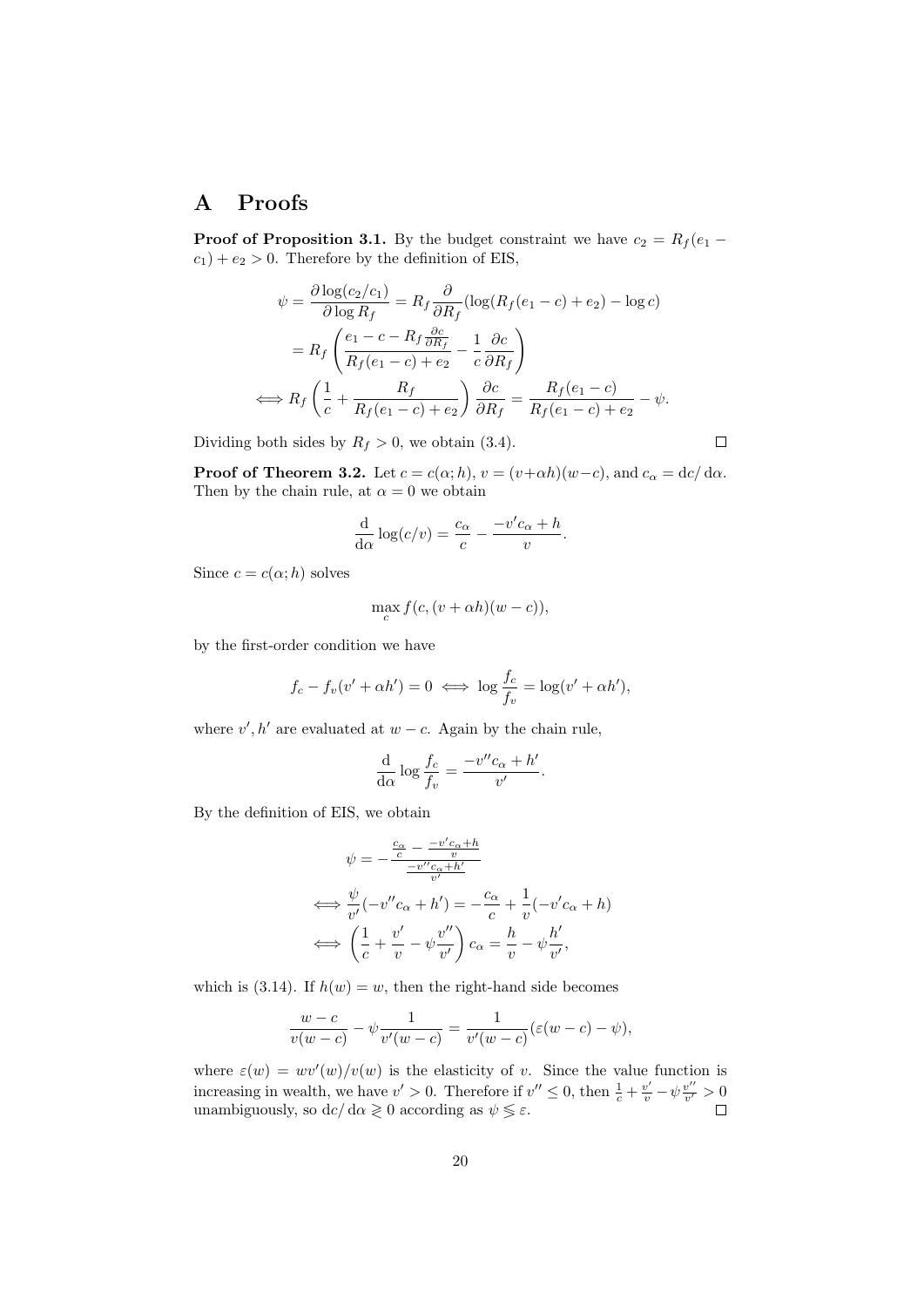**Lemma A.1.** Let  $X$  be an almost surely positive random variable and suppose that  $E[X^r]$  is finite for  $0 < |r| < \epsilon$  and  $E[\log X]$  is finite. Then

$$
\lim_{r \to 0} \mathbb{E}[X^r]^{\frac{1}{r}} = \exp(\mathbb{E}[\log X]).
$$

*Proof.* It suffices to prove when  $X$  is a discrete random variable (simple function) since the Lebesgue integral of a measurable function is defined by the limit of the integrals of approximating simple functions. Suppose that  $X$  takes values  $x_1, \ldots, x_N$  with probability  $p_1, \ldots, p_N$ , and let

$$
f(r) = \log E[X^r] = \log \left(\sum_{n=1}^N p_n x_n^r\right).
$$

Since  $f(0) = \log \left( \sum_{n=1}^{N} p_n \right) = 0$ , it follows that

$$
\lim_{r \to 0} \frac{1}{r} \log E[X^r] = \lim_{r \to 0} \frac{f(r) - f(0)}{r} = f'(0)
$$

$$
= \frac{\sum_{n=1}^{N} p_n x_n^r \log x_n}{\sum_{n=1}^{N} p_n x_n^r} \bigg|_{r=0} = \sum_{n=1}^{N} p_n \log x_n = E[\log X].
$$

Therefore  $\lim_{r\to 0} E[X^r]^{\frac{1}{r}} = \exp(E[\log X]).$ 

**Lemma A.2.** Let  $X$  be an almost surely positive random variable and define  $\phi : \mathbb{R} \to [0, \infty]$  by

$$
\phi(r) = \begin{cases} \mathbb{E}[X^r]^{\frac{1}{r}}, & (r \neq 0) \\ \exp(\mathbb{E}[\log X]). & (r = 0) \end{cases}
$$

Then  $\phi$  is increasing in  $r \in \mathbb{R}$ .

*Proof.* Let  $p, q > 1$  be numbers such that  $1/p+1/q = 1$ . Let  $||f||_p = (\int |f|^p d\mu)^{\frac{1}{p}}$ denote the  $L^p$  norm of a function f. Let  $f = X^r$ ,  $g = 1$ , and  $s = pr$ . By Hölder's inequality  $||fg||_1 \leq ||f||_p ||g||_q$ , we obtain

$$
\mathcal{E}[X^r] \le \mathcal{E}[X^{pr}]^{\frac{1}{p}} \iff \begin{cases} \mathcal{E}[X^r]^{\frac{1}{r}} \le \mathcal{E}[X^s]^{\frac{1}{s}}, & (r > 0) \\ \mathcal{E}[X^r]^{\frac{1}{r}} \ge \mathcal{E}[X^s]^{\frac{1}{s}}. & (r < 0) \end{cases}
$$

Noting that  $s = pr \geq r$  according as  $r \geq 0$  since  $p > 1$ , it follows that  $E[X^r]^{\frac{1}{r}}$ is increasing in r for  $r \in (-\infty, 0)$  and  $r \in (0, \infty)$ . Since  $\phi(r)$  is continuous at  $r = 0$  by Lemma A.1, it is increasing on R.  $\Box$ 

## References

- Rui Albuquerque, Martin S. Eichenbaum, and Sergio Rebelo. Valuation risk and asset pricing. NBER Working Paper, 2012. URL http://www.nber. org/papers/w18617.
- Orazio P. Attanasio and Guglielmo Weber. Consumption growth, the interest rate and aggregation. Review of Economic Studies, 60(3):631–649, July 1993. doi:10.2307/2298128.

 $\Box$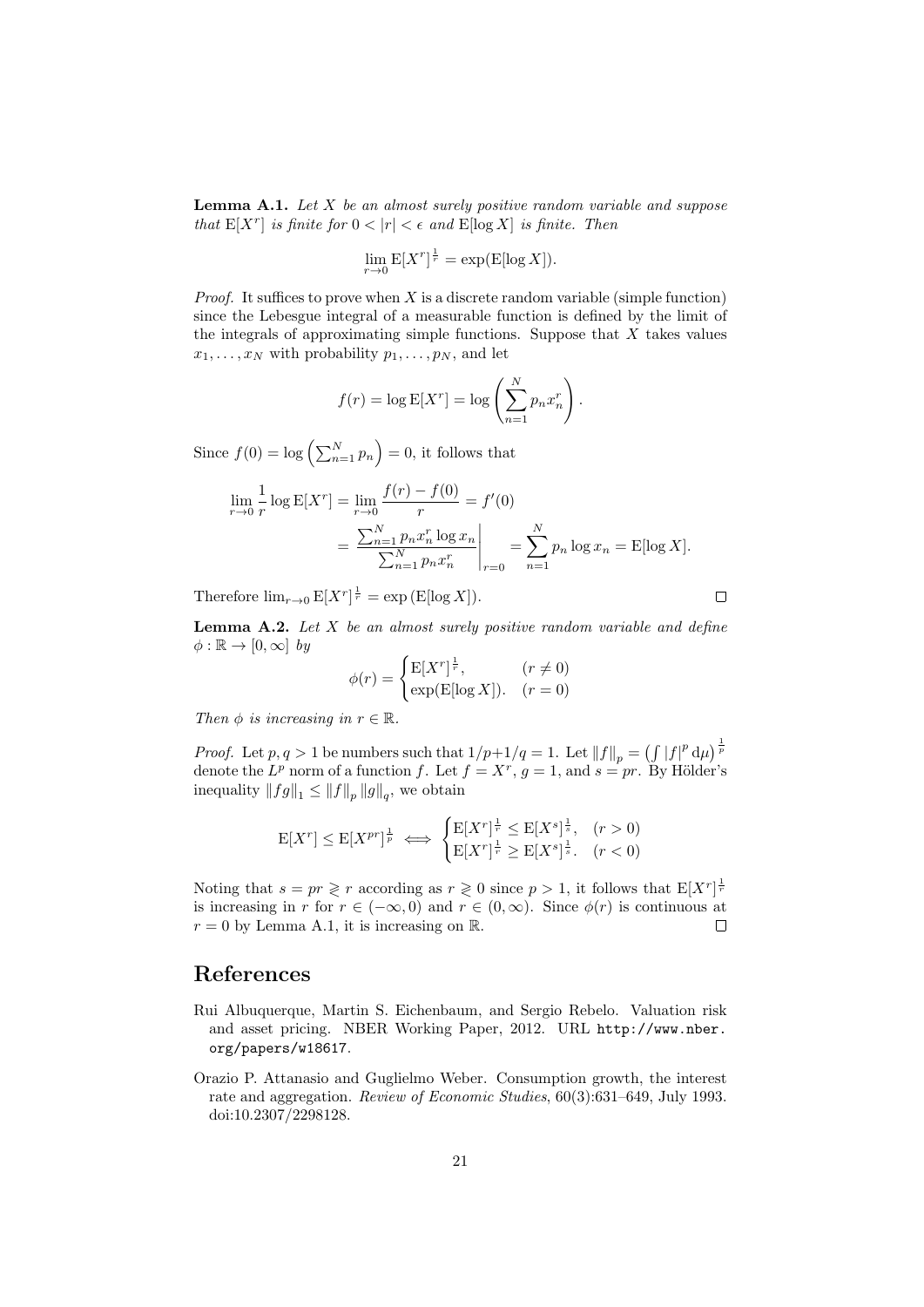- Ravi Bansal and Amir Yaron. Risks for the long run: A potential resolution of asset pricing puzzles. Journal of Finance, 59(4):1481–1509, August 2004. doi:10.1111/j.1540-6261.2004.00670.x.
- Paul Beaudry and Eric van Wincoop. The intertemporal elasticity of substitution: An exploration using a US panel of state data. *Economica*, 63(251): 495–512, August 1996. doi:10.2307/2555019.
- Jason Beeler and John Y. Campbell. The long-run risks model and aggregate asset prices: An empirical assessment. Critical Finance Review, 1(1):141–182, 2012. doi:10.1561/104.00000004.
- Michael Carlos Best, James Cloyne, Ethan Ilzetzki, and Henrik Jacobsen Kleven. Interest rates, debt and intertemporal allocation: Evidence from notched mortgage contracts in the United Kingdom. Staff Working Paper 543, Bank of England, 2015. URL http://www.bankofengland.co.uk/ research/Documents/workingpapers/2015/swp543.pdf.
- John Y. Campbell. Consumption-based asset pricing. In George M. Constantinides, Milton Harris, and René M. Stultz, editors, Handbook of the Economics of Finance, volume 1B, chapter 13, pages 803–887. Elsevier, Amsterdam, 2003. doi:10.1016/S1574-0102(03)01022-7.
- John Y. Campbell and N. Gregory Mankiw. Consumption, income, and interest rates: Reinterpreting the time series evidence. In Olivier Blanchard and Stanley Fischer, editors, NBER Macroeconomics Annual, volume 4, pages 185–246. MIT Press, Cambridge, MA, 1989.
- Christopher Dixon Carroll. Death to the log-linearized consumption Euler equation! (and very poor health to the second-order approximation). Advances in Macroeconomics, 1(1), 2001. doi:10.2202/1534-6013.1003.
- David Cashin and Takashi Ueyama. Measuring intertemporal substitution in consumption: Evidence from a VAT increase in Japan. Review of Economics and Statistics, 98(2):285–297, May 2016. doi:10.1162/REST a 00531.
- Mariano Massimiliano Croce. Long-run productivity risk: A new hope for production-based asset pricing? Journal of Monetary Economics, 66:13–31, September 2014. doi:10.1016/j.jmoneco.2014.04.001.
- Itamar Drechsler and Amir Yaron. What's vol got to do with it. Review of Financial Studies, 24(1):1–45, 2011. doi:10.1093/rfs/hhq085.
- Larry G. Epstein and Martin Schneider. Recursive multiple-priors. Journal of Economic Theory, 113(1):1–31, November 2003. doi:10.1016/S0022- 0531(03)00097-8.
- Larry G. Epstein and Stanley E. Zin. Substitution, risk aversion, and the temporal behavior of consumption and asset returns: A theoretical framework. Econometrica, 57(4):937–969, July 1989. doi:10.2307/1913778.
- Nicolae Gârleanu and Stavros Panageas. Young, old, conservative, and bold: The implications of heterogeneity and finite lives for asset pricing. Journal of Political Economy, 123(3):670–685, June 2015. doi:10.1086/680996.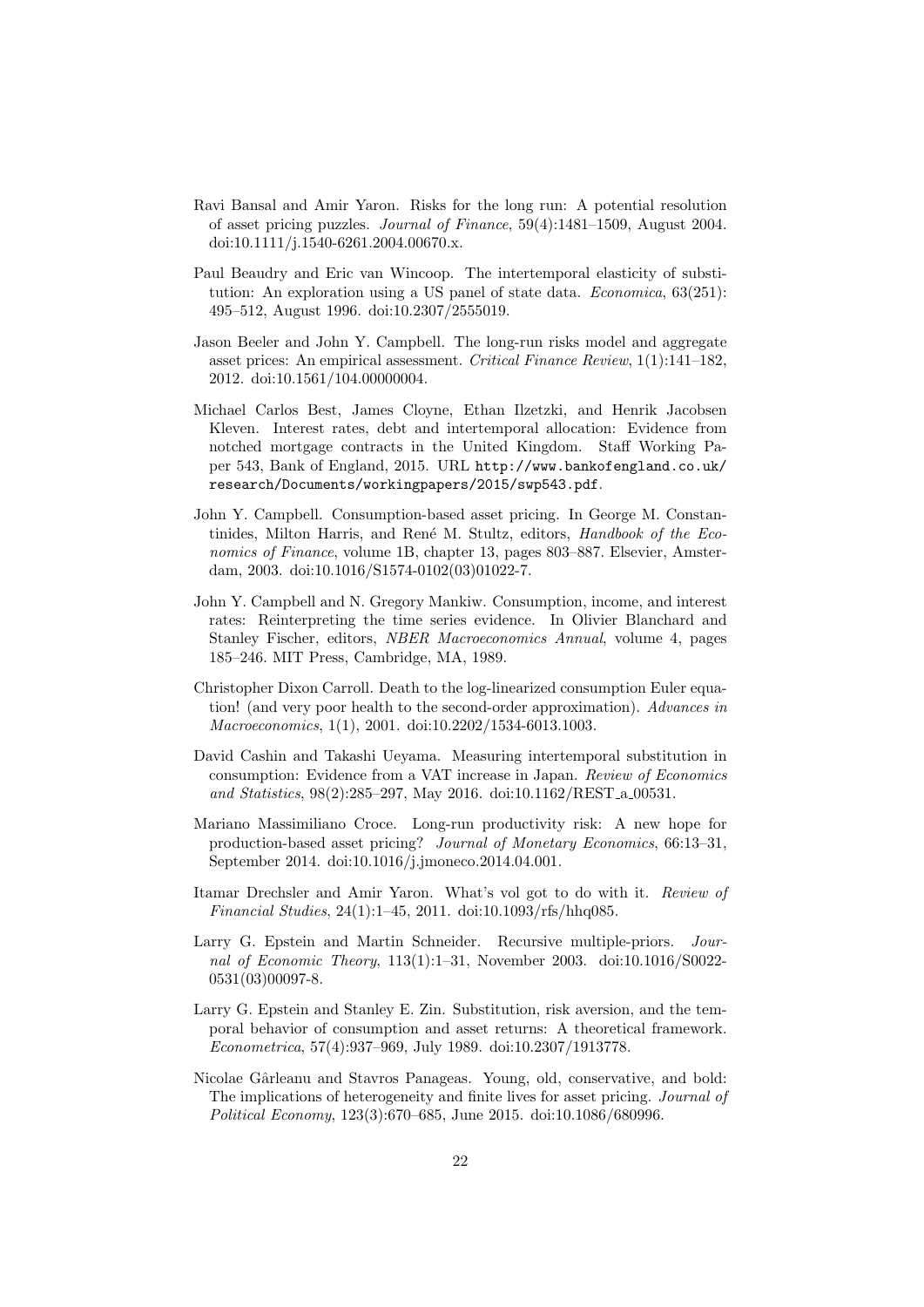- Itzhak Gilboa and David Schmeidler. Maxmin expected utility with nonunique prior. Journal of Mathematical Economics, 18(2):141–153, 1989. doi:10.1016/0304-4068(89)90018-9.
- Jonathan Gruber. A tax-based estimate of the elasticity of intertemporal substitution. Quarterly Journal of Finance, 3(1):1350001, 2013. doi:10.1142/S2010139213500018.
- Fatih Guvenen. Reconciling conflicting evidence on the elasticity of intertemporal substitution: A macroeconomic perspective. Journal of Monetary Economics, 53(7):1451–1472, October 2006. doi:10.1016/j.jmoneco.2005.06.001.
- Nils H. Hakansson. Optimal investment and consumption strategies under risk for a class of utility functions. Econometrica, 38(5):587–607, September 1970. doi:10.2307/1912196.
- Nils H. Hakansson. Optimal entrepreneurial decisions in a completely stochastic environment. Management Science, 17(7):427–449, March 1971. doi:10.1287/mnsc.17.7.427.
- Robert E. Hall. Intertemporal substitution in consumption. *Journal of Political* Economy, 96(2):339–357, April 1988.
- Lars Peter Hansen and Kenneth J. Singleton. Stochastic consumption, risk aversion, and the temporal behavior of asset returns. Journal of Political Economy, 91(2):249–265, April 1983.
- Tomas Havranek, Roman Horvath, Zuzana Irsova, and Marek Rusnak. Crosscountry heterogeneity in intertemporal substitution. Journal of International Economics, 96(1):100–118, May 2015. doi:10.1016/j.jinteco.2015.01.012.
- Tomáš Havránek. Measuring intertemporal substitution: The importance of method choices and selective reporting. Journal of the European Economic Association, 13(6):1180–1204, December 2015. doi:10.1111/jeea.12133.
- Takashi Hayashi. Intertemporal substitution, risk aversion, and ambiguity aversion. Economic Theory, 25(4):933–956, 2005. doi:10.1007/s00199-004-0508-2.
- Takashi Hayashi and Jianjun Miao. Intertemporal substitution and recursive smooth ambiguity preferences. *Theoretical Economics*, 6(3):423-472, September 2011. doi:10.3982/TE843.
- Nengjiu Ju and Jianjun Miao. Ambiguity, learning, and asset returns. Econometrica, 80(2):559–591, March 2012. doi:10.3982/ECTA7618.
- Georg Kaltenbrunner and Lars A. Lochstoer. Long-run risk through consumption smoothing. Review of Financial Studies, 23(8):3190–3224, 2010.  $doi:10.1093/rfs/hhq033.$
- David M. Kreps and Evan L. Porteus. Temporal resolution of uncertainty and dynamic choice theory. Econometrica, 46(1):185–200, January 1978. doi:10.2307/1913656.
- David Levhari and T. N. Srinivasan. Optimal savings under uncertainty. Review of Economic Studies, 36(2):153–163, April 1969. doi:10.2307/2296834.